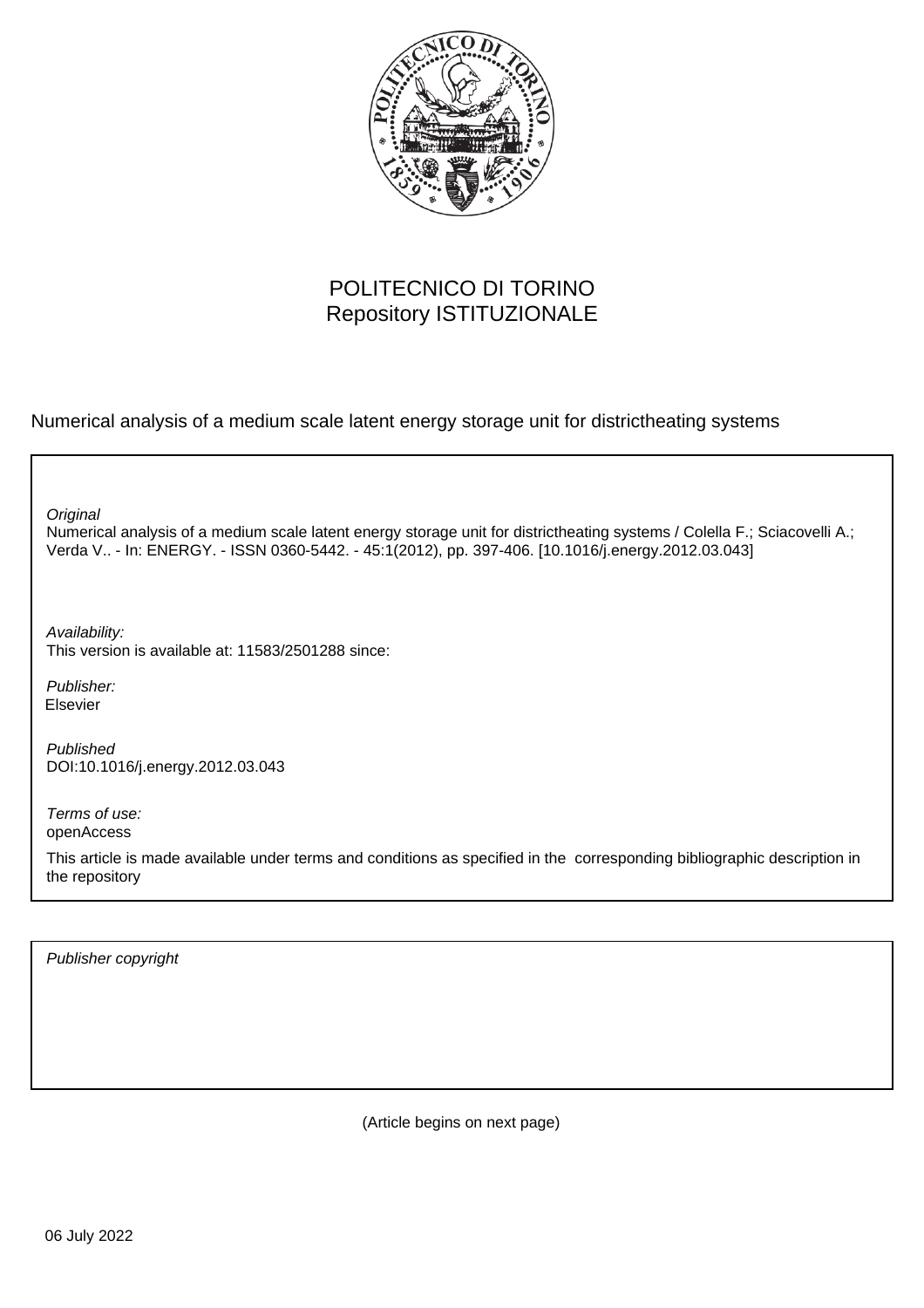# **Numerical analysis of a medium scale latent energy storage unit for district heating systems**

#### *Francesco Colellaa\*, Adriano Sciacovellia , Vittorio Verdaa*

*a Politecnico di Torino, Dipartimento di Energetica, C.so Duca degli Abruzzi, 10129, Torino, Italy* 

#### **Abstract:**

1

The present paper describes the application of computational fluid-dynamics (CFD) to the design and characterization of a medium scale energy storage unit for district heating systems. The shell-and-tube LHTES unit contains a technical grade paraffin (RT100) and uses water as heat transfer fluid (HTF). The system has been designed to transfer heat from the primary to the secondary heat district heating networks. After an initial description of the LHTES unit and a wide literature overview on the subject, the paper discusses the need for thermal enhancement to improve the thermal conductivity of the phase change material (PCM). A solution based on a paraffin-graphite composite with a 15% graphite volume fraction has been found to be well performing in this particular application. Several operating scenarios characterized by heat requests ranging between 130kW and 400kW have been explored and the main outputs presented as function of *Re* and *St* numbers. The time-wise variations of other significant quantities such as liquid fraction, sensible and latent energy content, HFT outlet temperature and heat fluxes have been also presented and discussed. A final discussion on the possible system configurations shows that in comparison to traditional water storage systems for district heating, LHTES systems provide, depending on the chose alternative, higher energy storage densities.

#### **Keywords:**

 $\overline{a}$ 

Latent energy storage, phase change materials, district heating, CFD

<sup>\*</sup> Corresponding author. Tel.: +39 011 5644478; Fax: +39 011564 4499; E-mail address: francesco.colella@polito.it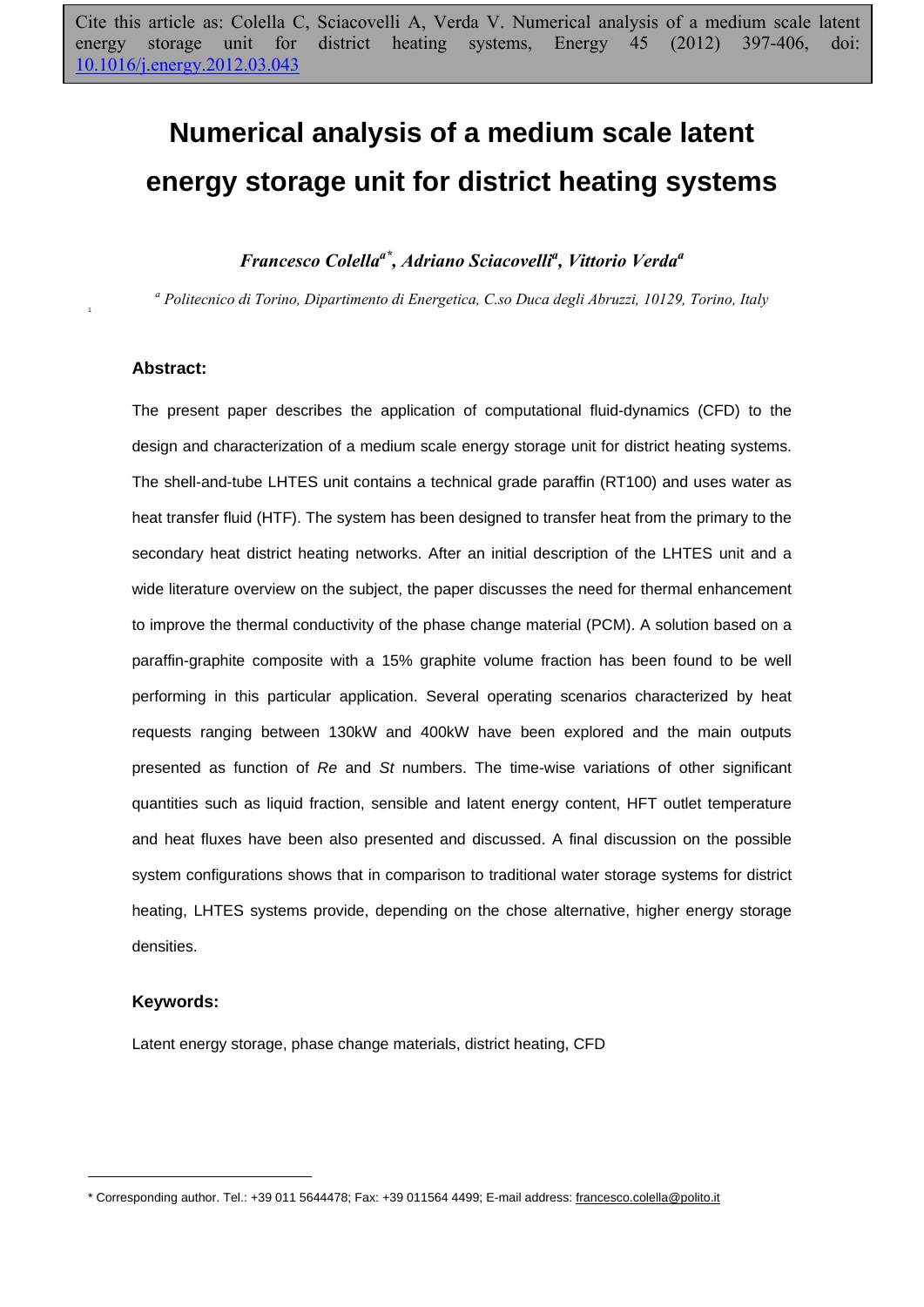#### **1. Introduction**

District Heating is a rational way to provide heat to buildings located in a sufficiently dense urbanization. Indeed, heat may be produced by means of centralized plants which are more efficient than domestic boilers [1]. District heating systems are composed by one or more thermal plants, a distribution network of insulated pipes where hot water, superheated water or steam flow, delivering heat to the users. Fundamental elements of district heating networks are heat storage systems which are largely used to even the discrepancy between energy supply and demand. The storage system is charged during the night eventually by using CHP plants and discharged during the day when the thermal request peaks. This operation has significant energetic advantages, including a reduction in the primary energy consumption with respect to the separate production of heat and power, and also economic advantages related to a shift of a portion of electrical energy production to the daily hours [2].

Energy storing techniques can be classified in three main groups: sensible, latent and thermochemical heat storage. Latent heat thermal energy storage systems (LHTESS) are becoming increasingly attractive due to the low volume/energy ratio together with a small temperature change experienced during the charging and discharging processes. Indeed, latent heat energy storage systems are able of storing heat at a constant or almost constant temperature corresponding to the phase transition temperature of the Phase Change Material (PCM). Several comprehensive reviews on PCMs are available in the literature; the interested reader can refer to [3][4][5]. PCMs can be classified in two groups: organic and inorganic. Organic PCMs have several advantages including congruent melting, non-corrosive behaviour, compatibility with typical construction materials, chemically stability and low cost [6]. They can be further sub-divided in non-paraffin and paraffin organic the latter widely used as heat storage material due to the wide solidification temperature range and high latent heat. Inorganic PCMs show an almost two fold increase in the heat storage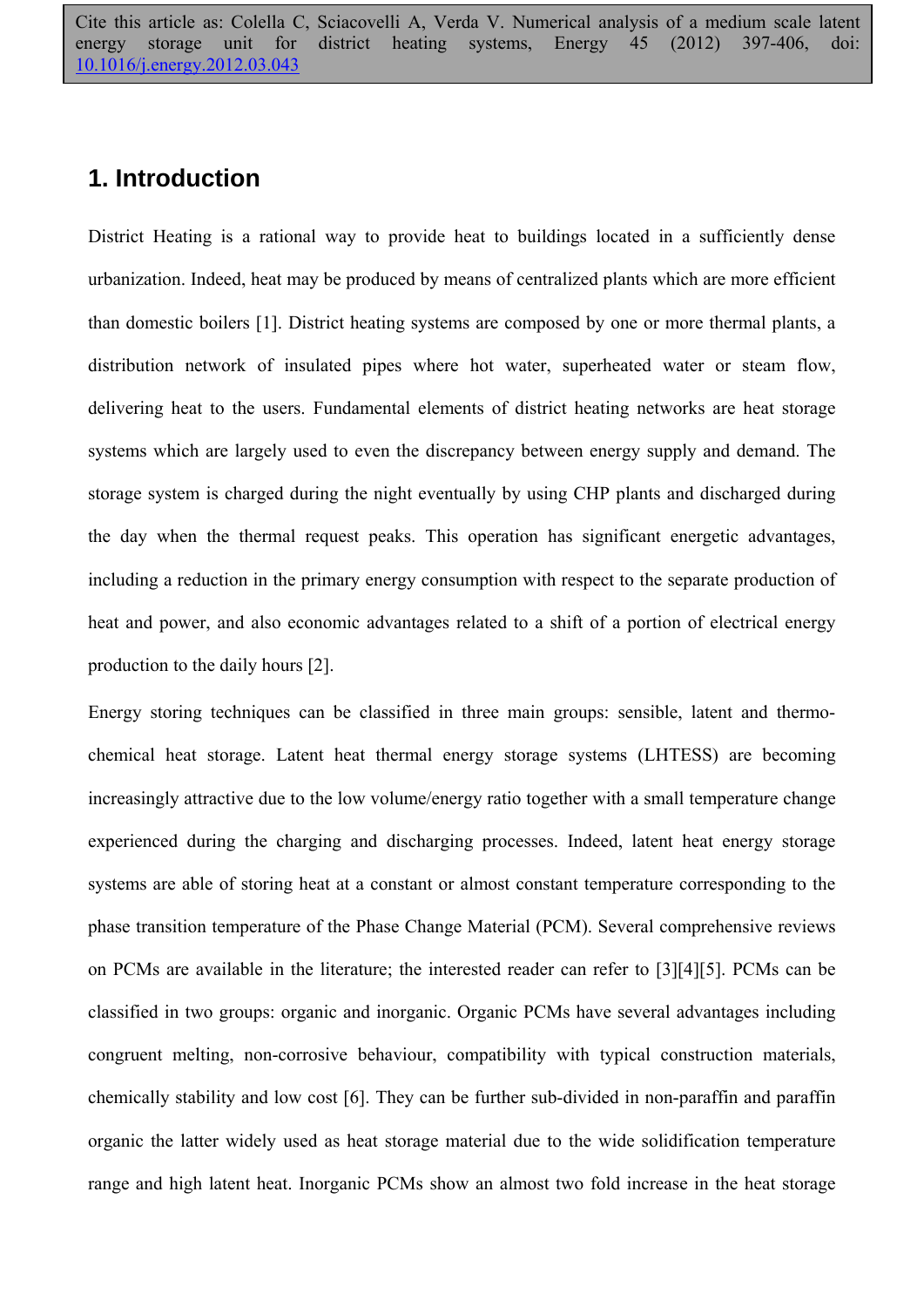capacity in comparison to organic PCMs and high thermal conductivity. Salt hydrates are typical inorganic compounds used as inorganic PCMs. Their main drawbacks include incongruent melting, poor nucleating properties and corrosive actions to many metals.

The main disadvantage of LHTESS is represented by the low thermal conductivity of the common phase change materials which drastically affects the performance of the units. This characteristic becomes evident during the energy charge and discharge processes that take place with considerable temperature drops and low melting/solidification rates. The application of PCMs in large scale units is still debated and is strongly dependent from the thermal performance enhancement of employed materials. Currently there are various techniques adopted for enhancing the thermal performance of LHTES units: use of extended surfaces (fins), use of multiple PCMs, enhancement of the thermal conductivity, PCM micro-encapsulation. A detailed review of the above mentioned techniques is out of the scope of this work, but the interested reader should refer to [7].

PCM units can be also classified on the basis of the PCM container configuration. The first class includes cylindrical units with the PCM filling the shell and the heat transfer fluid (HTF) flowing through a single inner tube. The second class includes cylindrical units with the HTF flowing in the shell and the PCM located in the single inner tube. The third group includes shell-and-tubes units commonly used to improve the heat transfer [8]. Several other applications use rectangular or spherical geometries. A comprehensive review on the issue is available in [5].

#### **2. Literature overview**

The literature on LHTES is particularly rich of contributions and therefore, for sake of simplicity, only the most significant works regarding cylindrical and shell-and-tube type applications will be reviewed. Experimental works on cylindrical and shell-and-tube type LHTES units have been performed by several authors. Choi and Kim studied the heat-transfer characteristics for circular finned and sing-tube units during the freezing of magnesium chloride hexahydrate (116.7°C melting temperature) [9]. A wide range of experimental setups have been considered by the authors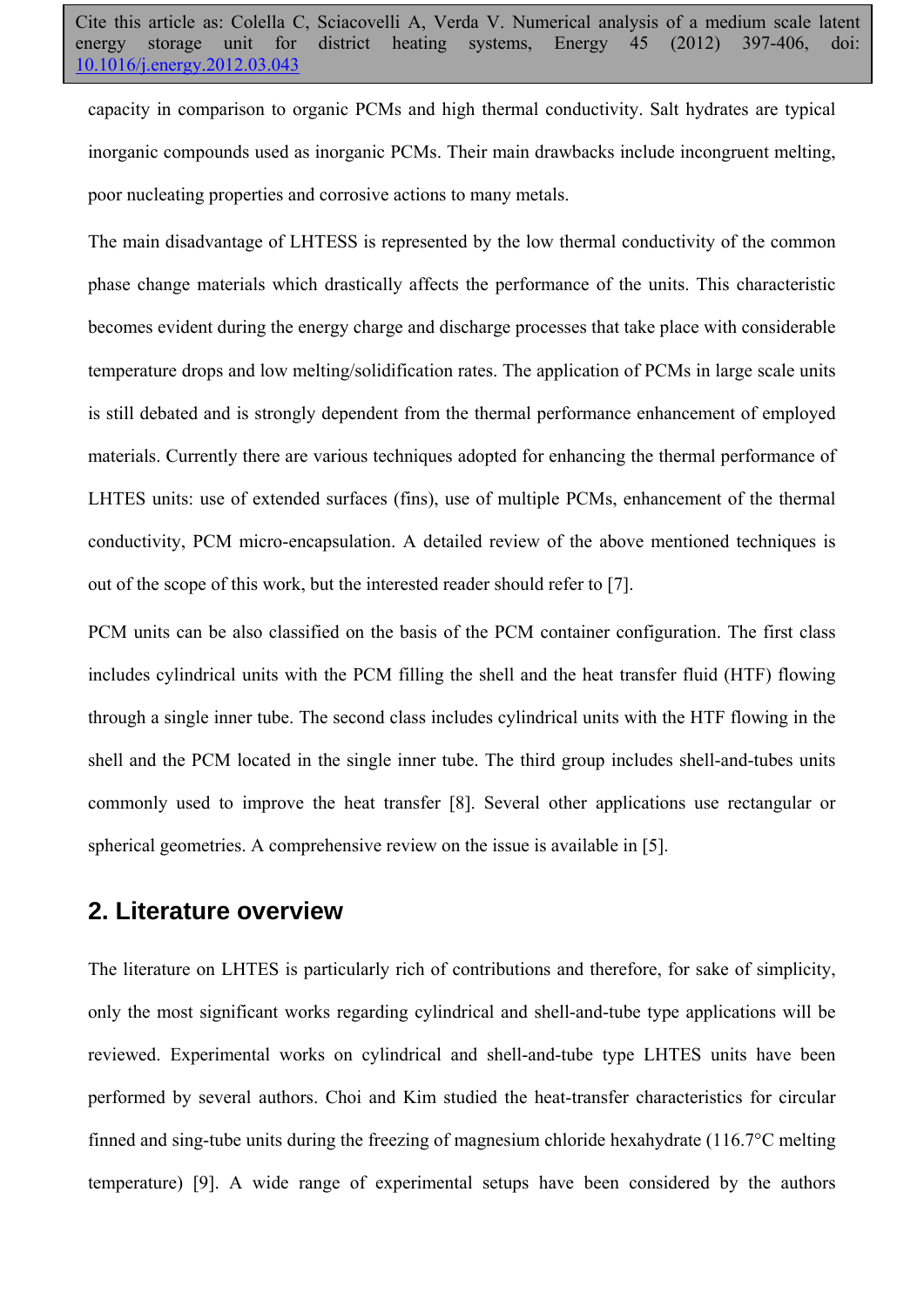involving different HTF flow rates and inlet temperatures. Hasan [10] conducted an experimental investigation of a cylindrical storage system containing palmitic acid as PCM. The work presents detailed temperature measurements as well as other data regarding the solid-liquid interface propagation and the exchanged heat flux. Dimaano and Watanabe [11] conducted experimental observation on a thermal energy storage containing capric and lauric acids as PMCs. Sari and coworkers [12] performed some experimental observations on a LHTES systems containing and stearic acids as PCM. A similar analysis has been conducted by the same author on a cylindrical LHTES module containing eutectic mixtures of lauric and stearic acids and a mixture of mystiric and palmitic acids [13][14]. Most of the previous works investigate PCMs having low melting temperature, typically below 60 °C. A more recent experimental contribution from Agyenim and co-workers uses erythriol as PCM (117.7°C melting temperature) [15]. The authors investigated the thermal performance enhancement due to the addition of longitudinal and circular fins to a standard cylindrical LHTES unit. The performance of a shell-and-tube type LHTES in comparison to a single tube system has been analysed by the same authors in [16]. The results contained in the previous contributions show similar temperature profiles and solid-liquid interface progression during the charging and discharging processes.

A bulk part of the literature work is dedicated to the modelling of LHTES units. The literature survey conducted showed that the modelling of phase change materials is quite challenging due to complexity and the coupling of physical problems involved. In particular the heat transfer problem in the PCM is highly non linear due to the moving solid-liquid interface and analytical solutions are only known for moving boundary problems characterized by simple boundary conditions and geometries [6]. Further complexity is due to transient nature of phase change problems due to the solid-liquid interface movements. Therefore, the HTF temperature field would never reach a steady state regime. Furthermore for short pipes, due to the entrance effect, the flow would never develop fully developed conditions, making useless the adoption of empirical correlations for the evaluation of the heat transfer parameters. The literature review showed that solutions to phase change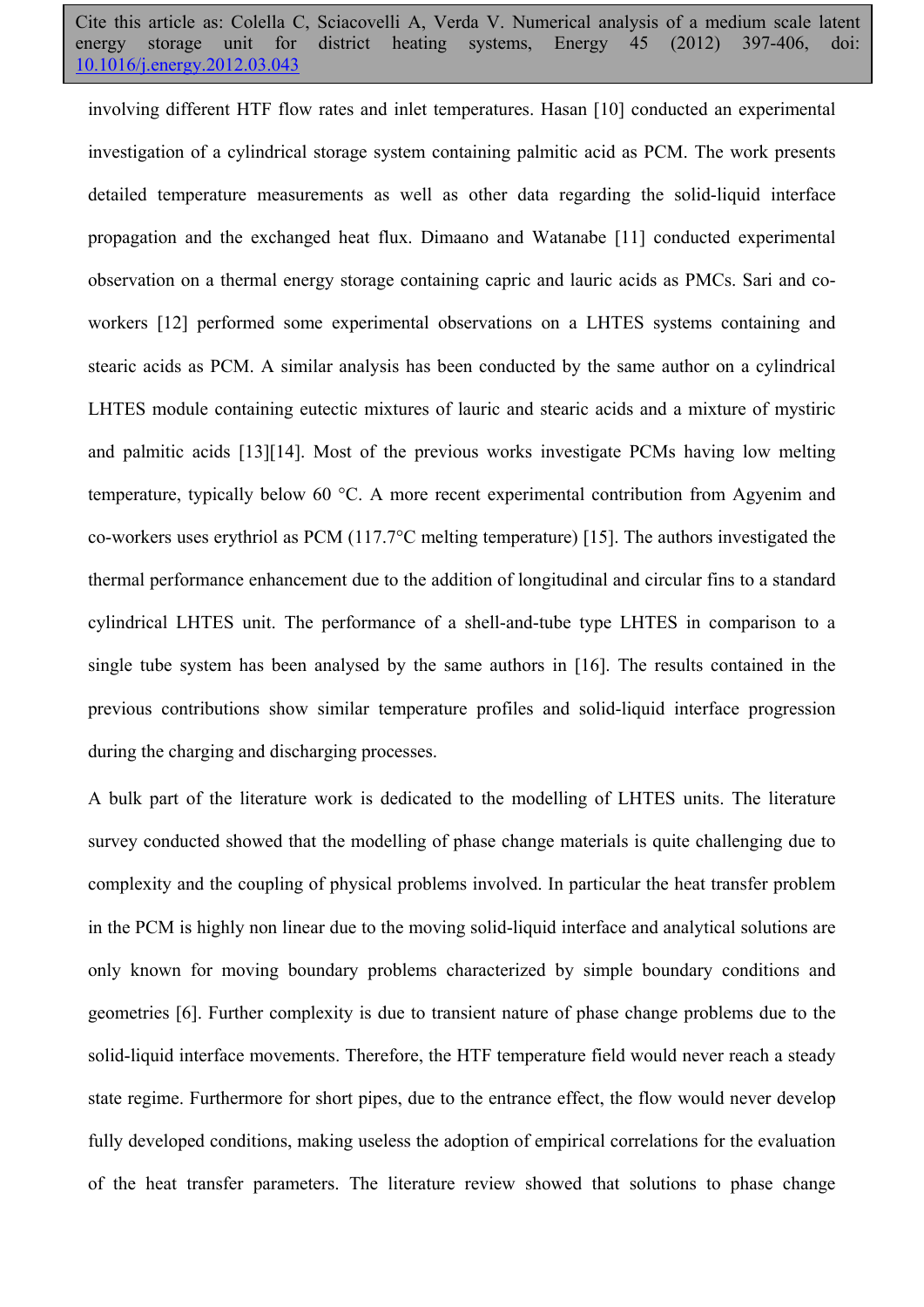problems are typically found by means of one-dimensional, two and three dimensional numerical models. A wide review on the different modelling technique is available in [17]. The energy equation implemented in the models is formulated mainly by using two methods: enthalpy method or temperature-based equivalent capacity methods, with the former being the most common approach. Enthalpy methods have the direct advantage that the PCM solid-liquid region is treated as a single domain, using a fixed grid without adopting explicit procedures for tracking the interface. The essence of this method is based on the inclusion of the latent heat term which appears in the energy equation as a source term which significantly simplifies the numerical treatment of the problem.

An enthalpy based formulation has been used by Lacroix [18] who developed a 2D numerical model to predict the transient behaviour of a shell-and-tube storage unit with n-octadecane as PCM. The heat transfer between PCM and HTF has been tackled by using empirical correlations for convective heat transfer problems. A constant heat transfer coefficient assumption has been also used by Ismail and Goncalves [19] which modelled and shell-and-pipe LHTES unit having *n*eicosane (36.4°C melting temperature) and water as HTF. The assumption of constant heat transfer coefficient has been dropped by Cao and Faghri [20] who analysed the performance of a thermal storage module including the thermo-fluid-dynamics of the heat transfer fluid. A coupled thermofluid-dynamics analysis of shell-and-tube LHTES unit has been also presented by Ismail and Abugderah [21]. The work presents a wide range of numerical results including PCM temperature distributions, solid-liquid interface position and heat accumulated in the unit. A parametric analysis involving different system setups with variable HTF Reynolds number, Stefan number and melting temperature has been also presented. Anica [22] performed an experimental and numerical study of a LHTES unit which employs a technical grade paraffin as PCM. The author, also in this case, adopted an enthalpy formulation for the solution of the energy equation coupled with the thermofluid-dynamic model of HTF. The discharge process of a shell-and-tube LHTES unit containing  $KNO_3-NaNO_3$  (220°C melting temperature) as PCM has been recently analyzed by Guo and Zhang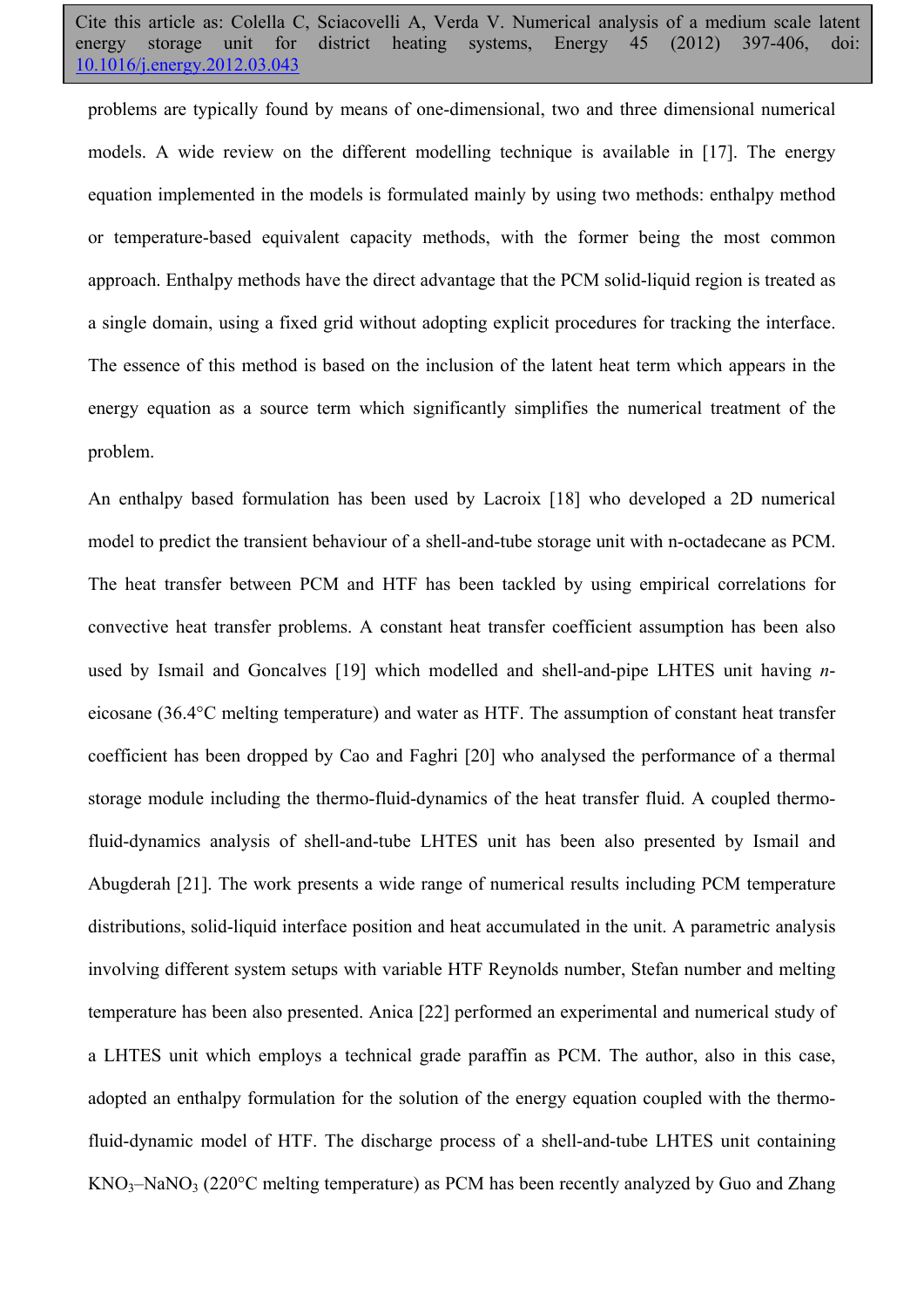[23]. The enthalpy formulation has been adopted for the solution of the 2D heat transfer problem in the PCM volume, while the thermo-fluid-dynamics of the HTF has been ignored. A wall temperature boundary condition has been enforced instead. A parametric study has been conducted to assess how the performance of the storage system depends on the geometry of the unit and boundary conditions. The latest contribution considered in this literature survey has been developed by Adine and El Qarnia [24]. The authors conducted a 2D numerical analysis of the thermal behaviour of a shell-and-tube LHTES containing two PCMs: P116 (50°C melting temperature) and n-octadecane (27.7°C melting temperature). As in the previous contribution the paper presents and 2D heat transfer model of the PCM domain based on the enthalpy method while neglecting the thermo-fluid-dynamic behaviour of the HTF. Empirical correlations for the evaluation the convective heat transfer coefficient of the HTF have been used instead.

The present paper describes the application a finite volume CFD code FLUENT for the characterization of the discharge process in a medium scale shell-and-tube type LHTES unit. The heat transfer problem in the PCM domain solved using the classical enthalpy method, has been coupled to the thermo-fluid-dynamic problem of HTF. The unit is designed to cope with a maximum heat request around 400kW and is used to transfer heat from the primary district heating network working in the 120-65°C temperature range to the secondary user network which works in the 80-60°C temperature range. The charging and discharging process are therefore realized at two different temperature levels, 120°C and 80°C, respectively. The shell contains RT100 an organic paraffin characterized by a 99 °C melting temperature and medium heat of fusion 124 kJ/Kg [5]. The novelty of this work is represented by the characterization and design of a medium size and medium temperature LHTES unit, while all the literature works are dedicated to small-size solar applications. Indeed none of the experimental or numerical studies available in the literature refer to similar systems in terms of thermal request or melting temperature and usually are relative to smallscale lab devices. The total amounts of heat delivered to the HTF as well as the main output of the numerical analysis have been correlated in terms of the Stefan, and Reynolds numbers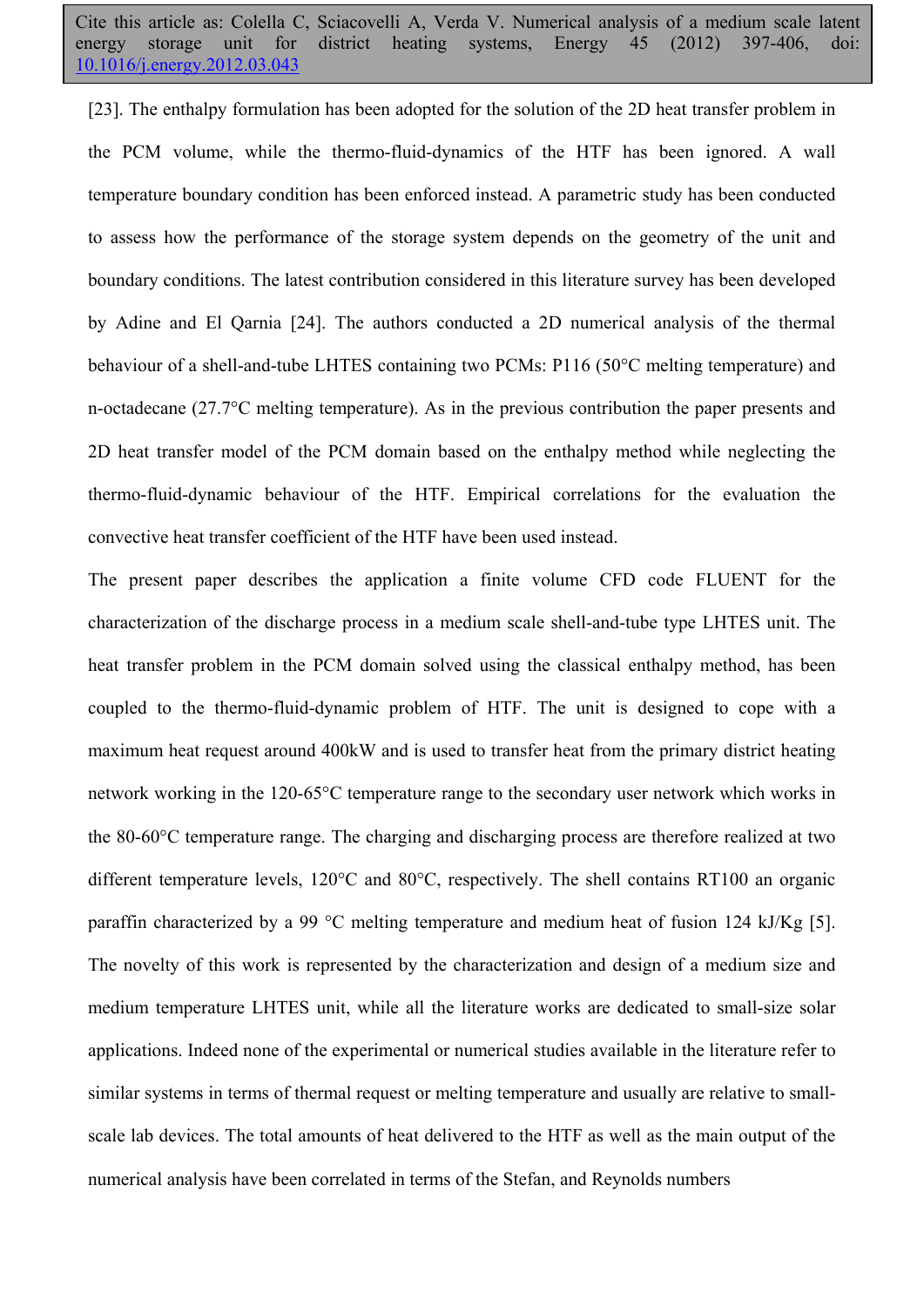#### **3. Description of the unit**

The LHTES unit consists of a metal shell and a  $15\times15$  matrix of copper pipes (see figure 1). The heat transfer fluid, water in this work, is convected through the pipes exchanging heat with the PCM filling the shell space within the container and the tubes. The HTF tubes (12.5 mm i.d. and 1 mm thick), are 2.9 m long. A commercial grade paraffin RT100 has been used a PCM. Its thermophysical properties, provided by the manufacturer, are resumed in Table 1.

The properties of the RT100 have been modified under the assumption that a high conductivity material (i.e. expanded natural graphite) is added to the PCM for improving its thermal conductivity. Indeed, according to Haillot and co-workers [26], the thermal conductivity of paraffin PCM could be increased by a factor of 10-300 depending on the density of the graphite matrix adopted. In this work, the conductivity enhancement factor has been chosen to be equal to 75 which corresponds to a graphite matrix density around 100 kg/m<sup>3</sup> and a volume fraction of natural expanded graphite  $\varphi$  in the composite around 15% [27].

The graphite-paraffin composite thermo-physical properties have been computed as described in [28] and presented hereafter

$$
\rho_c = (1 - \varphi)\rho_{PCM} + \varphi\rho_g \tag{1}
$$

$$
(\rho c_p)_c = (1 - \varphi)(\rho c_p)_{p \in M} + \varphi(\rho c_p)_g \tag{2}
$$

$$
(\rho L)_{c} = (1 - \varphi)(\rho L)_{PCM}
$$
 (3)

where  $\rho$  is the density,  $c_n$  the specific heat, *L* the latent heat and the subscripts  $c$ , *PCM* and *g* refer to composite material, pure PCM and expanded natural graphite, respectively. The following thermo-physical properties of the pure graphite have been used: density equal to 2250 kg/m<sup>3</sup>[27],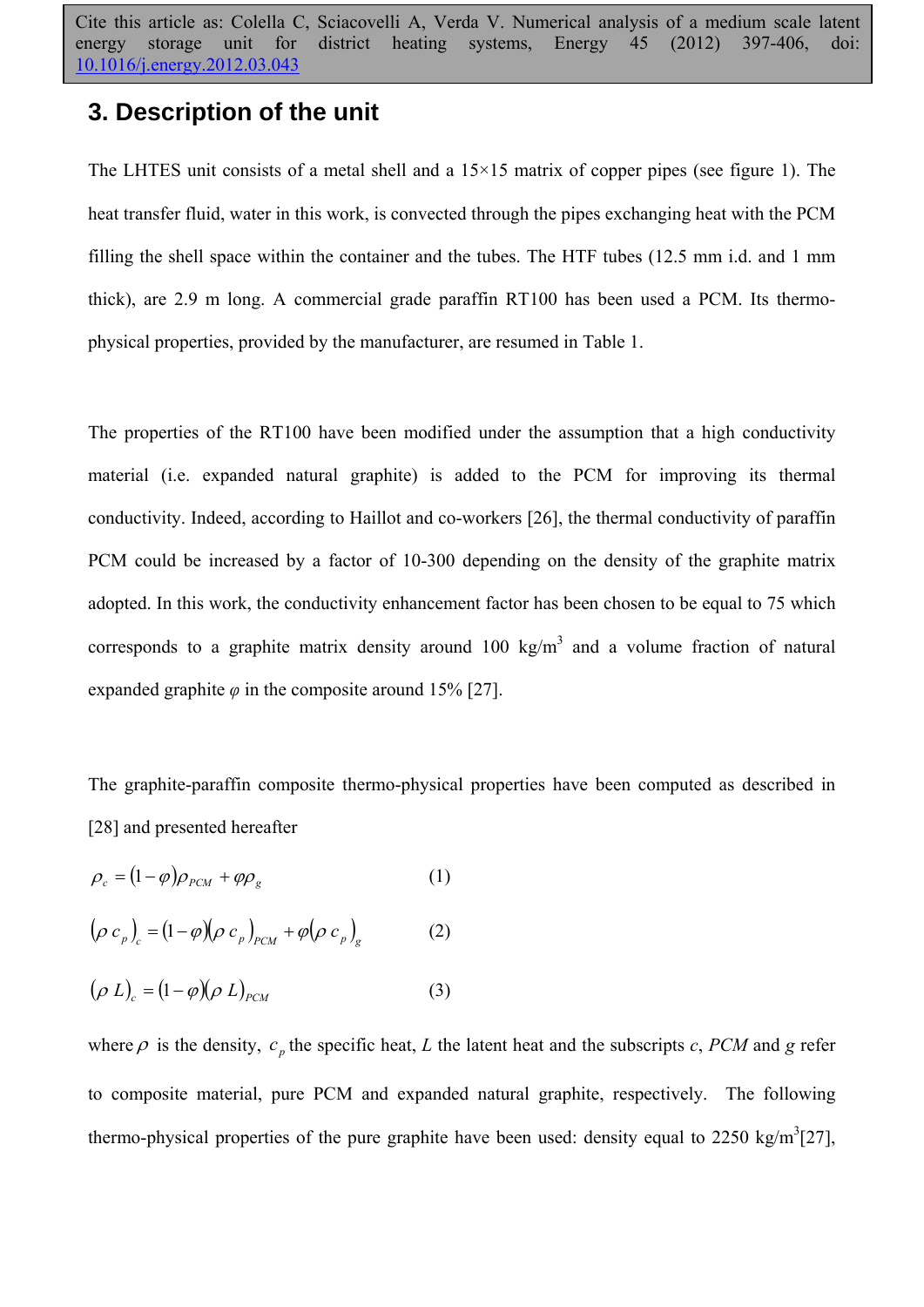and specific heat equal to 709 J/kg/K [29]. The above referenced equations apply for the PCM both in the liquidus and solidus states.

The LHTES unit is used to store the heat delivered from the primary district heating (continuous lines in Figure 2) network which works in the 65-120°C temperature range. During the charging process, which takes place at night, the HTF delivers heat to the PCM which melts and stores the energy both in terms of sensible and latent forms. In this phase, valves  $P_{in}$  and  $P_{out}$  are open while valves *Sin* and *Sout* are closed. The discharging process, taking place during early morning hours with high thermal request, is characterized by the PCM solidification process. During this phase heat is transferred to the HTF circulating in the secondary user network which works in the 60-80°C temperature range. In this setup, valves *Pin* and *Pout* are closed while valves *Sin* and *Sout* are open. A schematic of the system is depicted in figure 2.

The numerical analysis of the PCM unit has been conducted for several different operative conditions. First, three main designs conditions are explored. In these scenarios the LHTES unit is operated in order to provide 100%, 50% and 25% of the maximum thermal request. In these conditions, the mass flow rate circulated through each of HTF pipes is equal to around 0.02 kg/s, 0.01 kg/s and 0.005 kg/s corresponding to *Re* equals to 2000, 1000 and 500, respectively. The discharge process is supposed to start with the liquid PCM in the unit at a temperature equal to 120°C corresponding to the maximum fluid temperature in the primary district heating network. Other operating scenarios characterized by inlet temperature ranging between 50°C and 70°C corresponding to *St* (Stefan number) in the 0.8-1.2 range, have been also explored.

#### **4. Modelling**

The fluid-dynamics behaviour of the HTF has been modelled using the classical Navier-Stokes equations arranged in axisymmetric fashion. The CFD analysis has been indeed limited to the domain region including one HTF pipe and the PCM portion associated with it. The boundaries of the computational domain considered in this study are depicted as dashed lines in figure 1.left and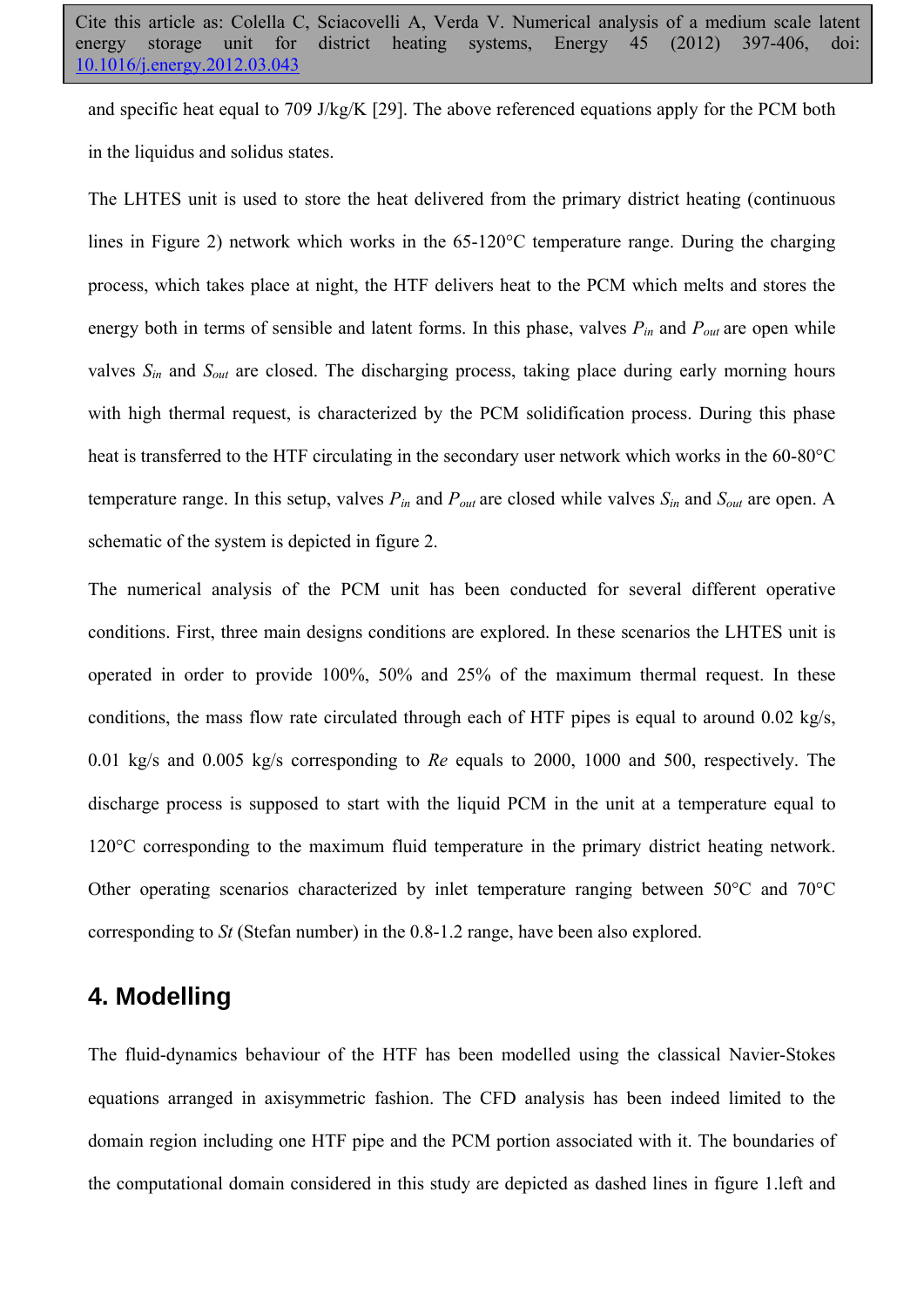1.right. The same approach has been considered by the vast majority of the numerical studies considered in the literature overview. For the region of the computational domain containing the PCM an enthalpy-porosity approach has been used since it does not require and explicit tracking of the solid-liquid interface [30]. The presence of the solid or liquid phase is instead monitored by using a quantity known as solid fraction. The *mushy zone* is the region where the liquid fraction lies between 0 and 1. The liquid fraction value controls also the fluid porosity which decreases from 1 to 0, being 0 for the solid phase where the velocities drop to zero [31].

The whole set of partial differential equations is resumed hereafter:

Continuity 
$$
\frac{\partial \rho}{\partial t} + \frac{\partial \rho u_i}{\partial x_i} = 0
$$
 (4)

$$
\text{Momentum} \quad \frac{\partial}{\partial t}(\rho u_i) + \frac{\partial}{\partial x_j}(\rho u_j u_i) = \mu \frac{\partial^2 u_i}{\partial x_j \partial x_j} - \frac{\partial p}{\partial x_i} + \rho g_i + S_i \quad (5)
$$

Energy  $\frac{\partial}{\partial t} (\rho \widetilde{h}) + \frac{\partial}{\partial x} (\rho u_i \widetilde{h}) = \frac{\partial}{\partial x} |k \frac{\partial}{\partial x}|$ ⎠ ⎞  $\parallel$ ⎝  $\big($ ∂ ∂  $+\frac{\partial}{\partial x_i}(\rho u_i \widetilde{h}) = \frac{\partial}{\partial x_i}$ ∂ ∂  $i \in \alpha_i$  $\int_{i}^{\infty}$   $\left(\frac{\mu u_i n}{\partial x_i}\right)$   $\left(\frac{\kappa}{\partial x_i}\right)$  $k\frac{\partial T}{\partial t}$ *x*  $u_i$ *h x h t*  $(\rho \widetilde{h}) + \frac{\partial}{\partial \rho} (\rho u_i \widetilde{h}) = \frac{\partial}{\partial \rho} \left( k \frac{\partial T}{\partial \rho} \right)$  (6)

Where  $\rho$  is the fluid density, *u* the fluid velocity, *x* the spatial coordinate, *t* the time coordinate,  $\mu$  the dynamic viscosity, *p* the pressure, *S* the momentum source term,  $\tilde{h}$  the specific enthalpy and *T* the temperature. The specific enthalpy is defined as

$$
\widetilde{h} = h_{ref} + \int_{T_{ref}}^{T} c_p dt + \gamma L \tag{7}
$$

where  $h_{ref}$  is the enthalpy value at the reference temperature  $T_{ref}$  and  $\gamma$  is the liquid fraction. The latter is defined as

$$
\gamma = 0 \qquad \qquad \text{if} \qquad T < T_{solidus}
$$

 $\gamma = 1$  if  $T>T_{liquidus}$ 

$$
\gamma = \frac{T - T_{solidus}}{T_{liquidus} - T_{solidus}} \quad \text{if} \quad T_{solidus} < T < T_{liquidus} \quad (8)
$$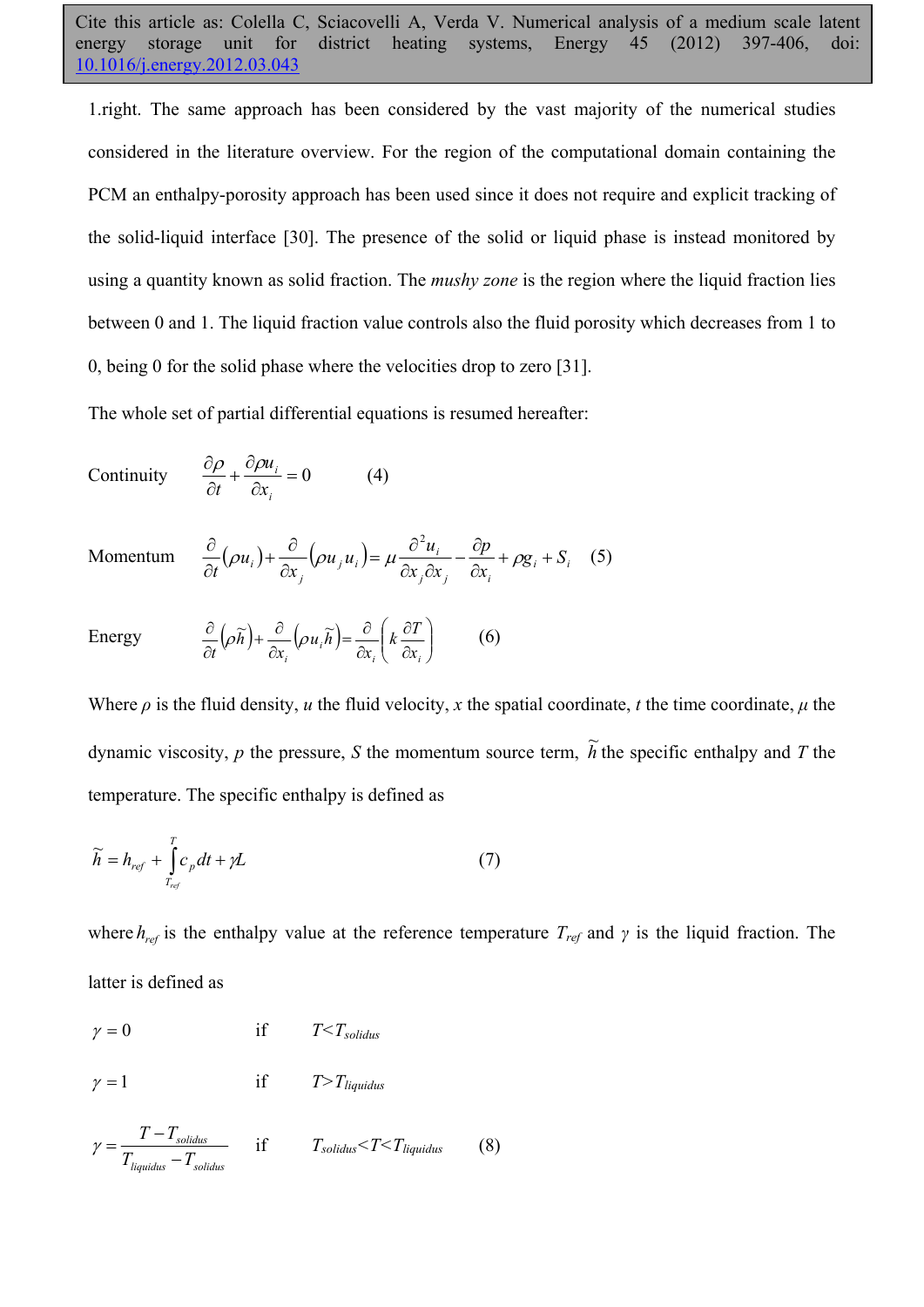The momentum source term in the enthalpy-porosity method is defined as

$$
S_i = \frac{\left(1 - \gamma^2\right)}{\left(\gamma^3 + \varepsilon\right)} A_{mush} u_i
$$
\n(9)

where  $\varepsilon$  is a small number typically around 10<sup>-3</sup> to avoid the division by zero and  $A_{m\nu sh}$  is the mushy zone constant which describe how steeply the velocity are reduced to zero when the material solidifies. The latter is usually a very large number, ranging between  $10^4$  to  $10^8$  kg/m<sup>3</sup>/s. The effect of the mushy zone constant value has been investigated by Shmuely et al. [32]. They have found that this input parameter has an impact on the result and suggested a value around  $10^8 \text{ kg/m}^3/\text{s}$ . However, it must be stressed that Shmuely and co-workers have investigated the melting process while the current paper discusses the solification process where due to the negligible impact of the buoyancy the mushy zone constant has a minor effect. For this reason an average value equal to  $10<sup>6</sup>$  $\text{kg/m}^3\text{/s}$  has been chosen.

The HTF, PCM and wall material properties are supposed to be independent of the temperature. They may however be different, for the PCM, in the solid and liquid phases. The outer walls, represented as dashed lines in figure 1.left, can be accurately considered as adiabatic. A velocity boundary condition has been enforced at the HTF inlet, where also the temperature is assumed to be known. A pressure outlet boundary condition has been enforced at the HTF outlet surface. The natural convection in the liquid phase of the PCM has been ignored. This assumption has been validated by several literature contributions [7][35]. These confirmed that during the discharge process of LHTES systems and the consequent solidification of the PCM, the heat transfer is dominated by conduction while natural convection exists only at the beginning of the process. The effect of natural convection is also minimized due to the vertical arrangement of the unit as has been also observed in [12].

The modelling has been conducted by using the finite-volume CFD code, FLUENT. In this particular application a segregated solver has been used to address the Navier–Stokes problem. The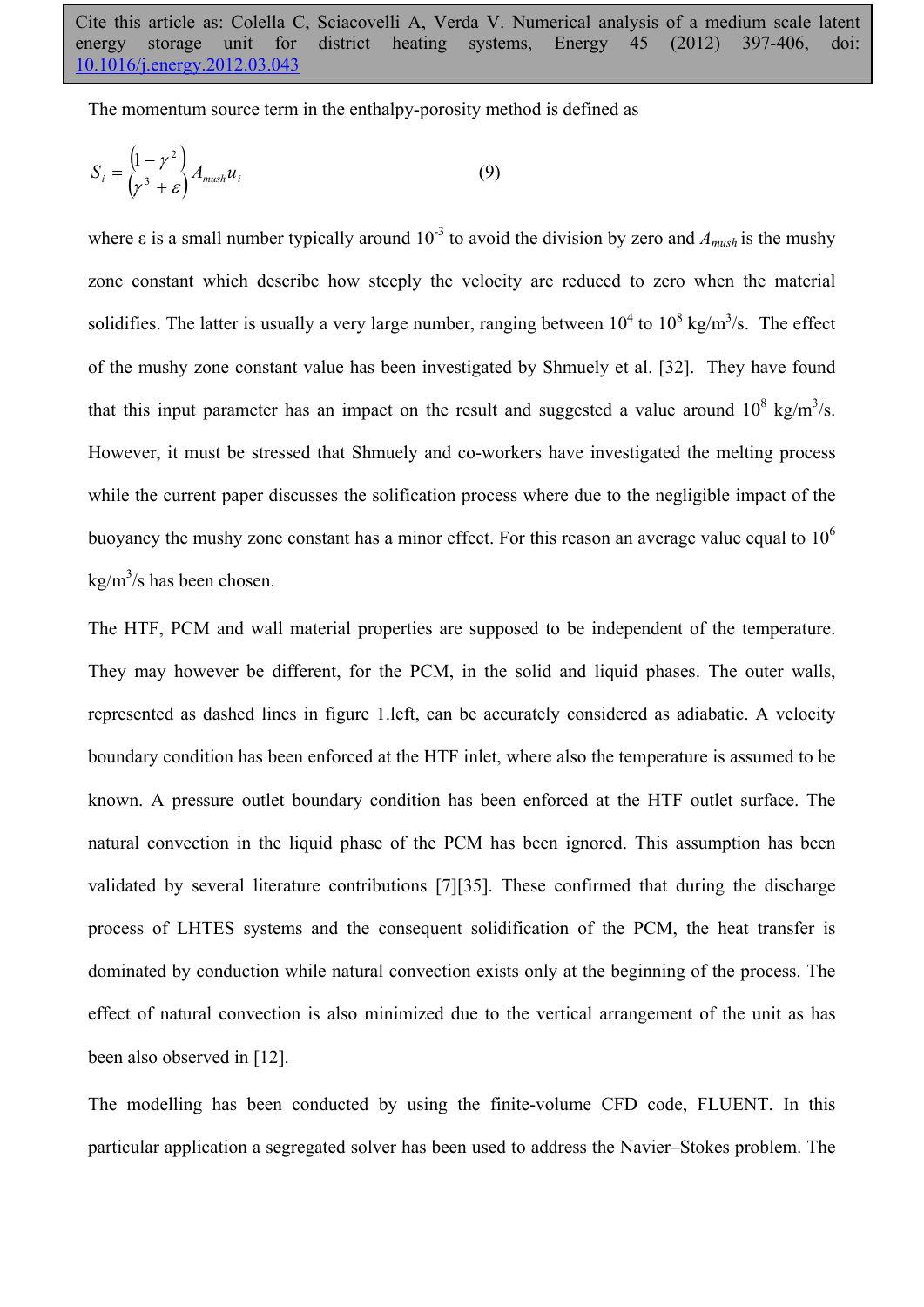fluid has been considered incompressible and the SIMPLE algorithm has been adopted to solve the pressure-velocity coupling.

The convective fluxes and have been approximated by using a second-order upwind scheme. Temporal discretization has been treated by using a second order implicit time integration scheme which has the advantage of being unconditionally stable with respect to the time step size. The effect of the time step size and integration scheme has been also assessed. Several simulations characterized by different time step sizes and higher order integration schemes have been conducted in order to assess whether or not time-step independent solutions were reached. Due to the neglected buoyancy effects during the solidification process, time step-independent solutions have been found using a time-step size ranging between 0.1 and 0.5 s.

A structured meshing approach has been used. Once produced a base mesh case, the grid has been systematically refined in order to assess whether or not a grid-independent solution was reached. The refining has been iterated until no substantial variations both in the local field data and integral values were observed. The mesh adopted for the simulations contains around 100k-cells. A schematic of the inlet region is presented in figure 3.

An iterative time-advancement scheme has been used where all the equations, for a given time-step, are solved iteratively in a segregated fashion, until the convergence criteria are met. The underrelaxation factors for the velocity components, pressure correction, density, energy and liquid fraction are equal to 0.7, 0.3, 1, 1 and 0.9.

The simulations have been considered to be converged when the scaled residuals were lower than  $10^{-6}$  with the exception of the energy equation where the maximum allowed value was  $10^{-8}$ . The degree of convergence of the solution has been estimated also by monitoring integral values of relevant quantities during the solution procedure.

The developed model has been validated by the authors against experimental results for shell-andtube LHTES units. In particular references [33] and [34] present wide validation studies that confirm the ability of the model in predicting the behaviour of this kind of systems. Indeed both the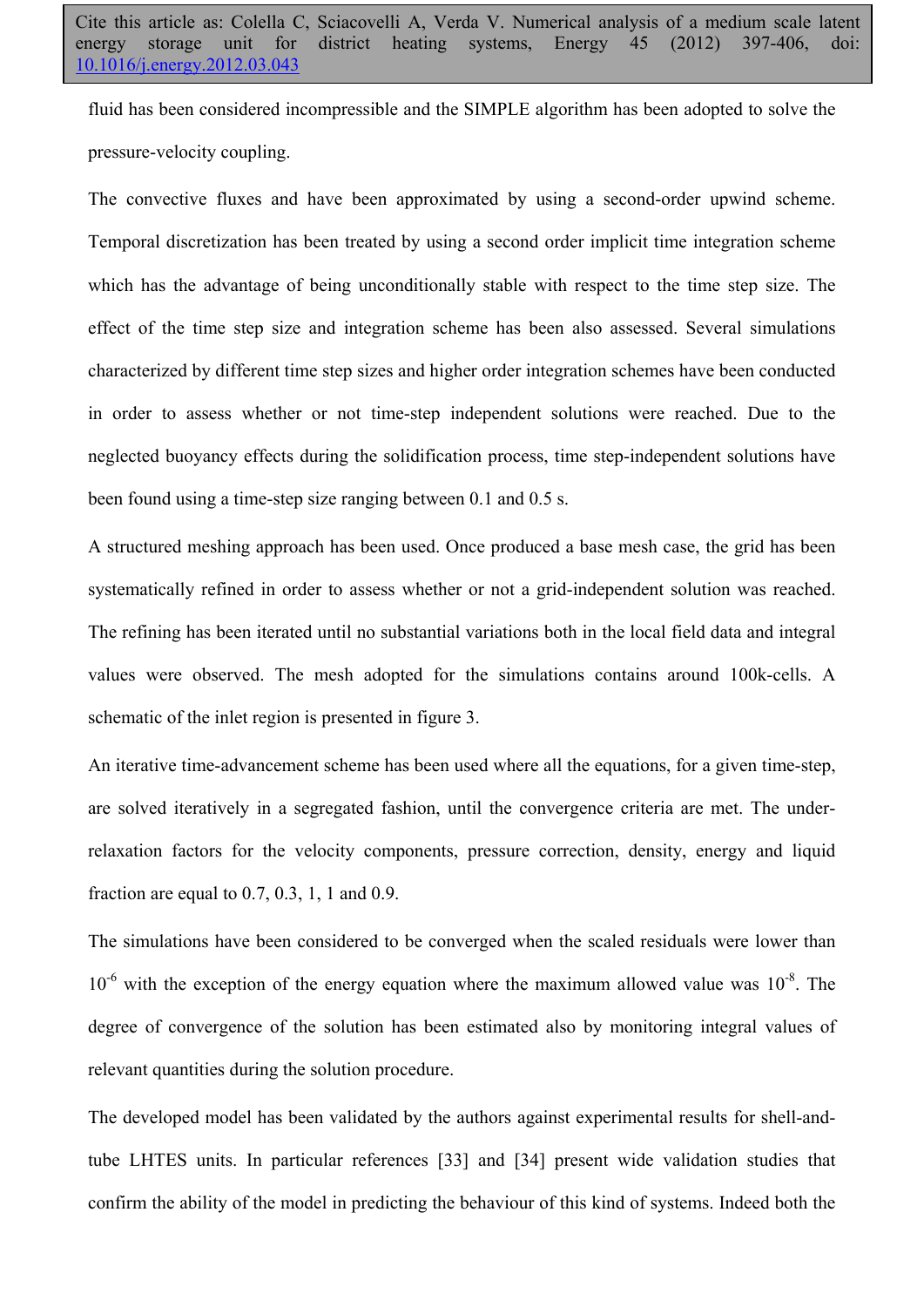manuscripts pointed out that the developed model was able of providing good quantitative agreement between the simulations and experimental data both for charge and discharge processes.

#### **5. Numerical results**

The thermo-fluid-dynamics behaviour of the LHTES unit is presented in this section. A large set of numerical experiments have been conducted in order to analyze the transient heat transfer during the solidification process of the PCM. For sake of simplicity a detailed analysis of the CFD results will be presented for the design case characterized by a mass flow rate of HTF around 0.02 kg/s, *Re* equal to 2000 and *St* equal to 1. The global behaviour of the unit under different operating conditions, (i.e. different *Re* and *St* numbers) will be also presented towards the end of this section.

Figure 4 presents the velocity contours in the HTF pipe as computed by the CFD tools for the design case. The velocity profile representation shows that fully developed flow conditions are established at a distance from the inlet around 1.25 m. This finding confirms as already pointed out in [20] and [22], that the adoption of empirical correlations for heat transfer in fully developed flow conditions may result in a significant error for the evaluation of the system performance, especially for short LHETS units.

Figure 5 presents the temperature contours inside PCM and the HTF for the design case. The plot shows how the temperature profiles inside the PCM and consequently in the HTF domain do not reach steady state conditions due to the moving solidification front. The use of empirical correlations for characterizing the heat transfer to the HTF should be avoided also for this reason. The time dependent evolution of the solidification front inside the PCM domain has been plotted in figure 6 as function of the time.

It can be seen that the solidification process starts at the exterior side of the HTF pipe walls and propagate towards the outlet following the same temporal evolution of the temperature profile. The front propagates in the radial as well as in the axial directions showing significantly larger axial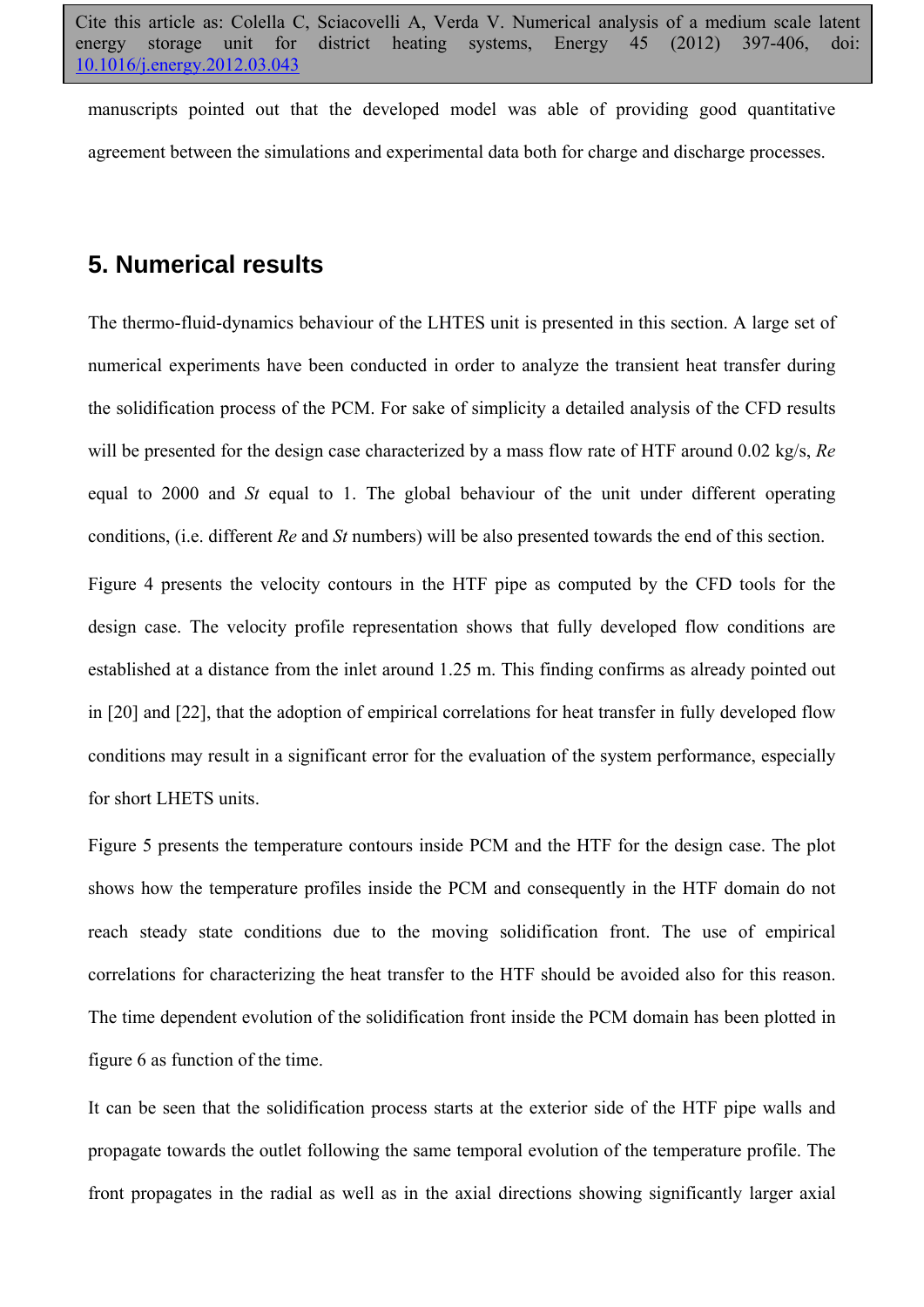velocities. Indeed, it reaches the external surface of the PMC domain after 1000 s, when, in the vicinity of the HFT pipe walls at the same moment, it has travelled for more than 2 m. This phenomena has been observed by several authors including [18][20][21][22]. The complete solidification of the PCM is reached after ca. 5000s from the starting of the discharge process.

The effect of the HTF Reynolds number on the total PCM liquid fraction has been plotted in figure 7.left. The analysis has been conducted for a constant *St* number and three different *Re* numbers, nominally, 2000, 1000 and 500. As typical for any system involving forced convection, the effect of *Re* on the evolution of the system liquid fraction is large. The solidification time indeed shows a one fold increase when *Re* is reduced from 2000 to 500 as depicted in figure 7.right. A similar result has been also found by Kuravi and co-workers [36]. As obvious the same large impact has been found when correlating HTF Reynolds number and position of the solidification front.

Figure 8 present the effect of *St* number on the temporal evolution of the liquid fraction in the unit and the solidification time. The parametrical study has been conducted keeping the HTF *Re* number equal to 2000 while the *St* number has be varied ranging between 0.8 and 1.2 corresponding to HTF inlet temperatures ranging between 50°C and 70°C. The reason for keeping such a limited *St* number range is given by the particular application the unit has been designed for. It must indeed operate in the temperature interval between 120°C and 80°C and transfer heat from the primary to the secondary district heating network. Figure 8.left shows how larger *St* numbers lead to shorter solification time indicating a better thermal performance of the unit. This phenomenon is due to the increase in the temperature difference between the HTF ad the PCM temperature. The increase in the solidification time as function of the *St* number is plotted in figure 8.right. The plot shows how a 35% reduction of the *St* number induces a 70% increase in the PCM solidification time.

The time wise variation of the sensible, latent and total energy stored is presented in figure 9. During the early stages of the discharge process (t<2000s) the energy delivered to the HTF comes mainly from the sensible part as confirmed by the higher slope of the sensible heat curves depicted in figure 9.left. This stage is then followed by a second stage during which the sensible energy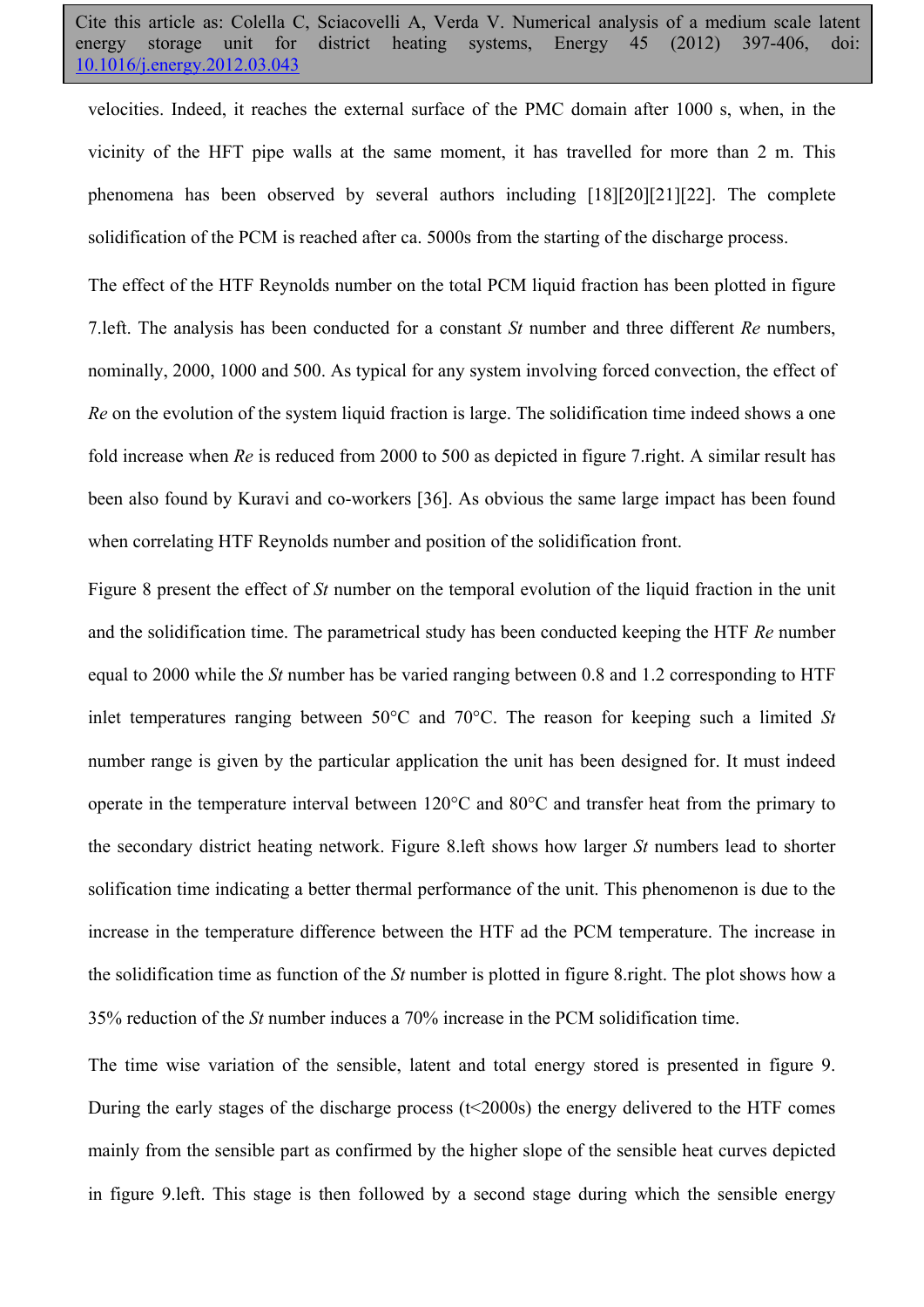content of the PCM remains almost constant, and most of the energy released comes from the latent part. The duration of this phase depends significantly on the HTF *Re* number being larger for lower *Re.* The discharge process then proceeds towards the last stage characterized by an almost equal sensible and latent energy release. This last stage is characterized by the sensible and latent heat curves having a comparable slope (see figure 9) and typically starts when the percentage of PCM in the solid phase ranges between 75% and 80%. The same stages have been identified by Adine and El Qarnia [24] who investigated the charging process of a LHTES unit containing paraffin as PCM. The effects of variable *Re* and *St* numbers on the time wise variation of the PCM total energy content are presented in figure 9.centre and 9.left, respectively. An almost linear behaviour can be observed in both the figures confirming that the discharge process proceeds with an almost constant heat transfer rate which tends to lower during the last stage of the process. Same behaviour has been observed by [20] and [24]. Both the figures also confirm that a more effective heat transfer can be achieved when running the system with larger *Re* and *St* numbers.

The effects of *Re* and *St* number variation on the temporal evolution of the heat flux per unit area are presented in figure 10.left and 10.right, respectively. As previously described, larger heat fluxes can be achieved by increasing the HTF *Re* and *St* numbers. Figure 10.left shows that the lower is the HTF *Re* number the more constant is heat transfer rate during the process. The latter shows indeed a steeper decrease during the first stage when the discharge of the unit takes place with larger *Re*. Figure 10.left shows how the *St* number does not affect the shape of the heat flux profile. A uniform up-ward translation of the heat flux profiles is achieved for larger *St* numbers, instead. It is worth to note how the heat flux profiles represented in both figures 10.left and 10.right reflect the 3 stage behaviour of the discharge process.

Another significant variable affecting the performance of the LHTES unit is the HTF outlet temperature. This must be somehow higher than a minimum threshold in order to assure proper operating conditions for the secondary heating network. The analysis conducted hereafter is based on the assumption that the minimum allowable outlet temperature is 2 °C below the design value,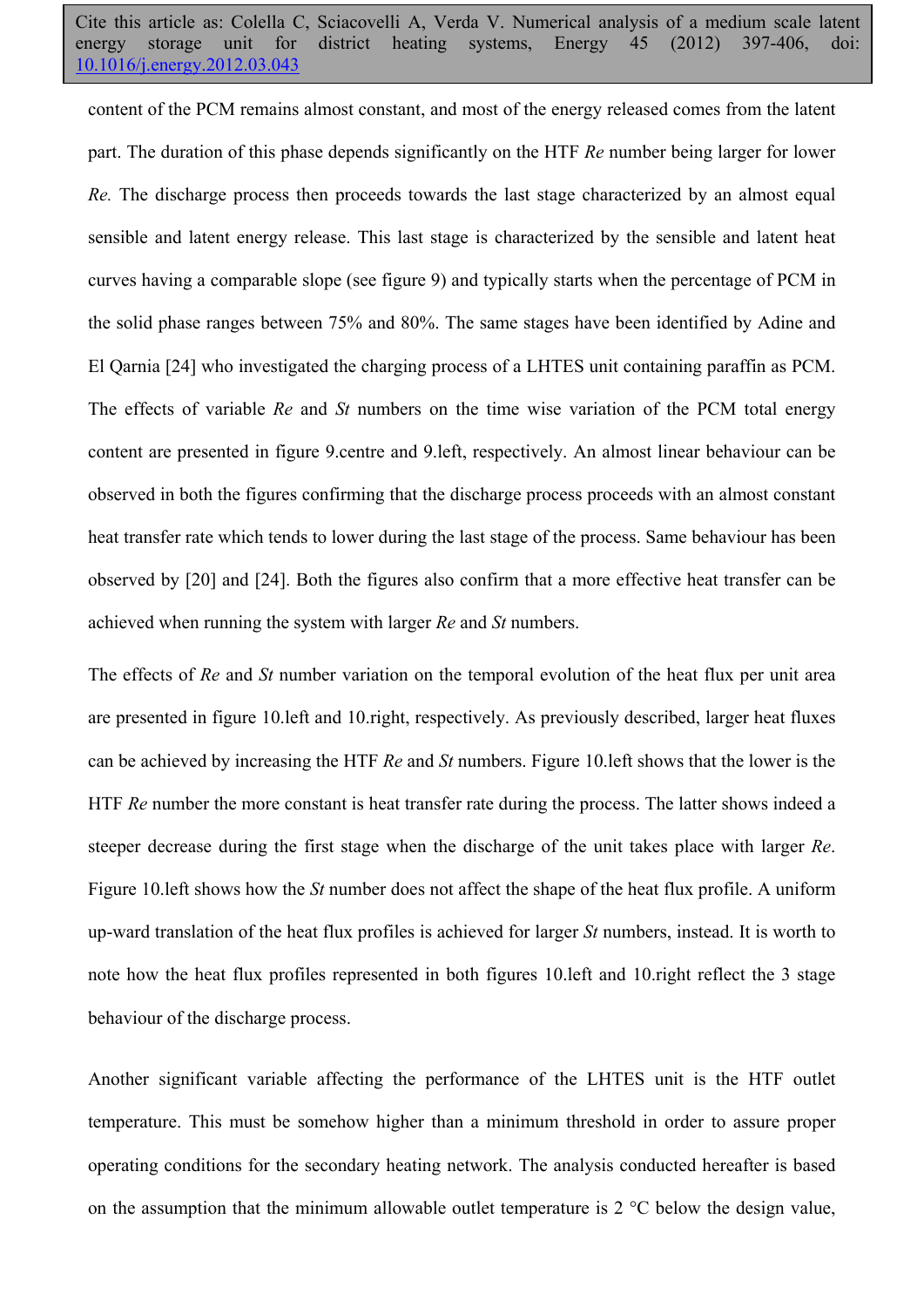being the latter 80°C. Figure 11 shows the time wise evolution of the HTF outlet temperature and its dependence on the *Re* number. The outlet temperature threshold is represented as a horizontal dashed line in the plot. It can be clearly seen that the larger the *Re* the shorter is the LHTES unit available time, being the latter equal to 1700 s, 6100 s and 10400 s for *Re* equal to 2000, 1000 and 500, respectively.

During such time intervals the average heat flux that each pipes of the unit delivers to the HTF is equal to 1.77 kW, 0.95 kW and 0.58 kW for *Re* equals to 2000, 1000 and 500, respectively. The global unit, comprehensive of the 225 HTF pipes, is therefore able of supplying the secondary network with a 400kW, 220kW and 130kW heat flux for 1700 s, 6100 s and 10400 s respectively. The overall energy amount supplied to the users is equal to 675 MJ, 1330 MJ and 1340 MJ being larger for operating regimes characterized by lower *Re* numbers. This phenomenon is due to the lower outlet temperatures observed when *Re* is equal to 2000 that causes only the 42% of the total energy, sensible and latent, to be used (see figure 9.centre). This percentage increases up to 95.5% and 99.9% for *Re* equal to 1000 and 500, respectively. Operative conditions characterized by lower *Re* numbers are therefore desirable, with higher thermal requests covered by LHETS units having a larger number of HTF pipes, rather than higher mass flow rates in each single pipe. The previous conclusions are supported by the temperature and liquid fraction contours in the LHTES unit for the three operating regimes (*Re* equal to 2000, 1000 and 500) at 1700 s, 6100 s and 10400 s (see figure 12). It can be clearly see that at the moment when the outlet temperature drops below the lower limit, the system operating with *Re* equal to 500 experiences much lower temperature and liquid fraction in comparison to the others confirming a better sensible and latent energy utilization.

### **6. System configuration and comparison to alternatives**

This section analyses the possible configurations of a district heating system in presence of traditional water-based and LHTES units. The system layout considered in this work has been defined in order to charge of the LHTES unit using the primary district heating network in the 120-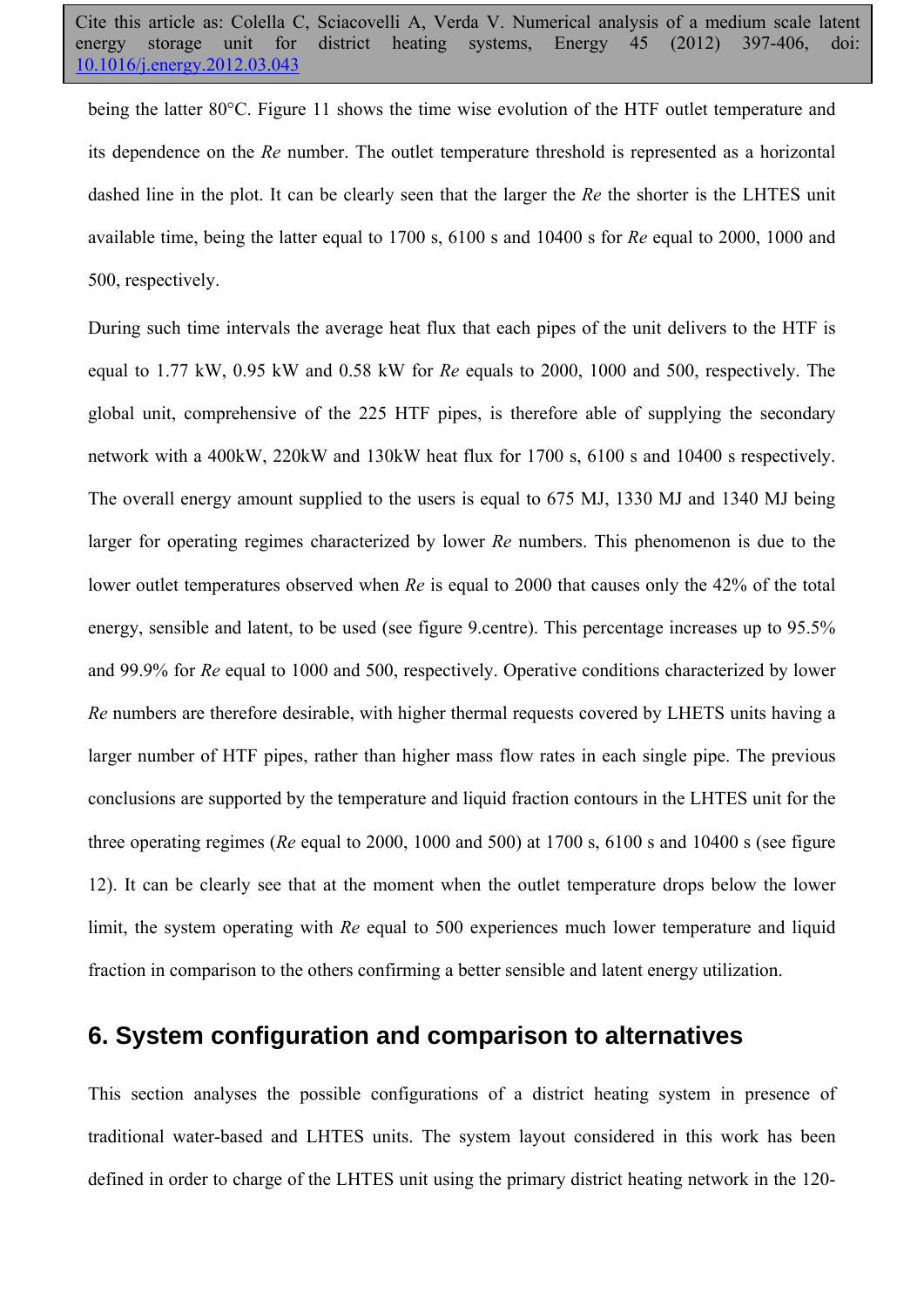65°C temperature range and to discharge it using the building heating network in the 60-80°C temperature range. The resulting system layout is presented in Figure 12. It consists of the LHTES unit and a traditional district heating heat exchanger connected in parallel. The LHTES unit is also equipped with a bypass system designed in order to control flow through the storage system and consequently the temperature of the water returning to the building user network. Eventually, if the thermal request of the building is higher or the LHTES unit has been completely discharged, the traditional heat exchanger can be used to fulfil the energy request.

Besides the above mentioned solution (indicated hereafter as configuration 1), 4 other different alternatives including traditional and latent heat storage systems can be taken into account:

- 2. Traditional water storage system on the primary district heating network  $(120-65^{\circ}C)$ .
- 3. LHTES unit on the primary district heating network  $(120-65^{\circ}C)$ .
- 4. Traditional water storage system on the building heating network  $(80-60^{\circ}C)$ .
- 5. LHTES unit on the building heating network  $(80-60^{\circ}C)$ .

The performance of all the previous energy storage alternatives has been investigated in terms of theoretical energy storage density. The results are presented in Figure 13 in terms of temperature difference and energy storage density. The plots have been traced considering the specific heat capacity of the PCMs and the latent heat. The curve relative to the water based energy storage system has been build considering a constant heat capacity for the water. Depending on the working temperatures of the specific configuration different phase change materials have been chosen namely RT100 (solidification temperature around 99<sup>o</sup>C) and stearic acid (solidification temperature around 68⁰C). The corresponding working points are also identified on the plot.

The comparison between configuration 2 and 3 (water and latent energy storage on the primary district heating network) shows that no significant improvements in terms of energy storage density can be obtained using phase change materials due to the high operative temperature difference. On the contrary a conspicuous increase in the energy storage density in favour of LHTES systems is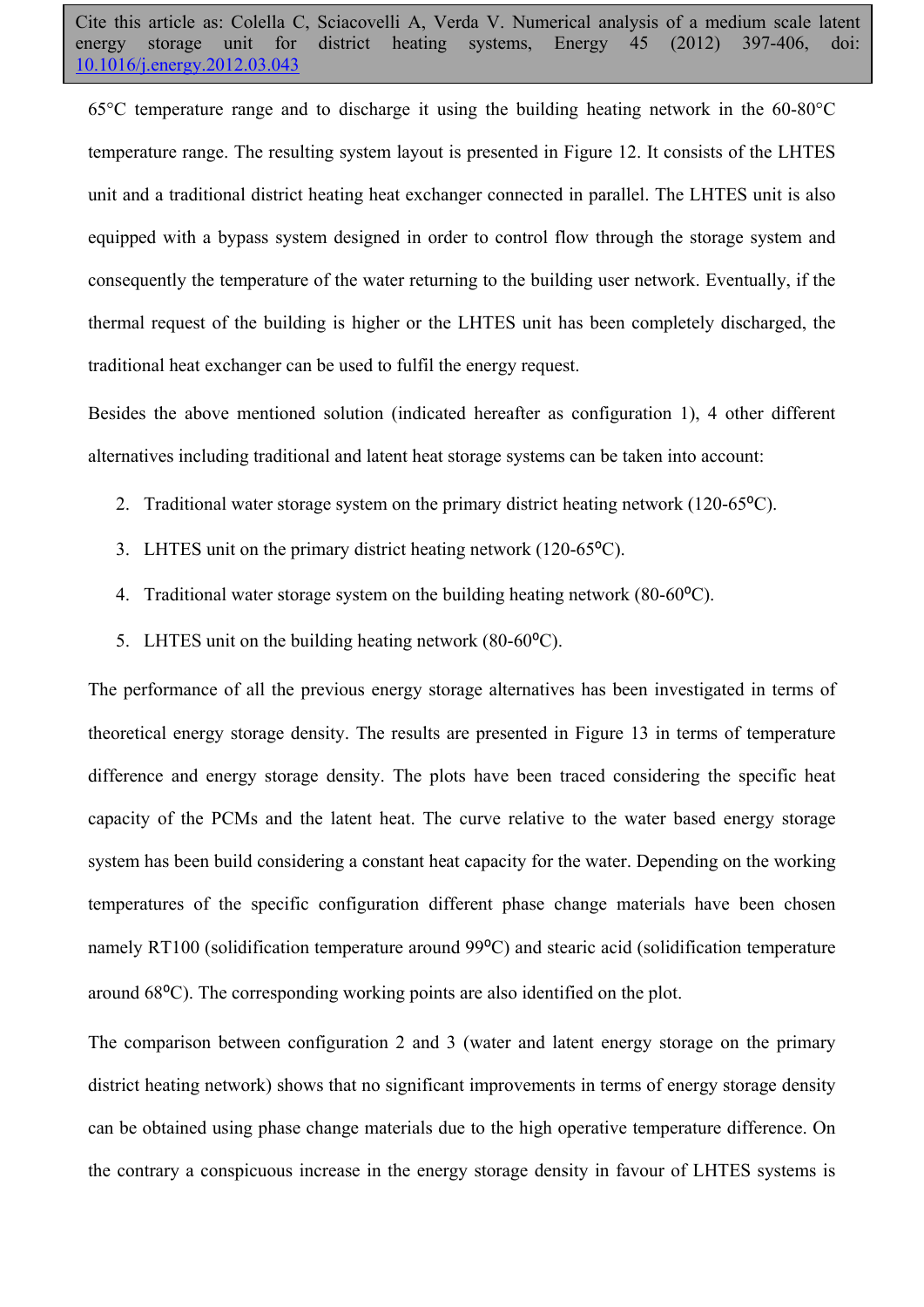observed comparing configuration 4 and 5 (energy storage on the building heating network). In general it must be pointed out that configuration 1 and 5 (latent heat storage located on the building heating network) have the advantage of being decentralized, and providing high storage densities at ambient pressure and high energy efficiency. Indeed the losses due to thermal stratification typically encountered in traditional water energy storage systems are avoided in LHTES units [37]. However, in both the previous configurations when due to specific operating conditions the simultaneous use of the heat exchanger and the storage unit is required, higher water temperature on the return of the primary district heating network can be expected. This phenomenon which is marginal if only a limited number of latent energy storage systems are installed, becomes significant in presence of a large number of LHTES units.

Configuration 3 has the disadvantage of needing additional auxiliary boilers that are required to increase the temperature of the water leaving the storage system to its nominal value  $(120^{\circ}C)$ . Indeed, since the maximum charging temperature of the LHTES unit is equal to  $120^{\circ}$ C, the maximum temperature of the water leaving the unit (during the discharging process) will be below the 120<sup>o</sup>C threshold and additional heaters are constantly required.

#### **7. Conclusions**

The discharging behaviour of a medium scale LHTES unit has been characterized by means of CFD. The unit contains a  $15\times15$  matrix of vertical HTF pipes immersed in a technical grade paraffin used as PCM. The storage unit is charged during the night eventually by using CHP plants and discharged during the day when the thermal request peaks. The paper discusses the needs for improving the thermal conductivity of the PCM in order to achieve the heat fluxes required for medium scale applications. A natural expanded graphite matrix has been found to guarantee the required conductivity enhancement without significantly compromising the other thermo-physical properties of the PCM. The behaviour of the unit has been studied in several different discharging scenarios characterized by variable *Re* and *St* numbers. Several outputs including time wise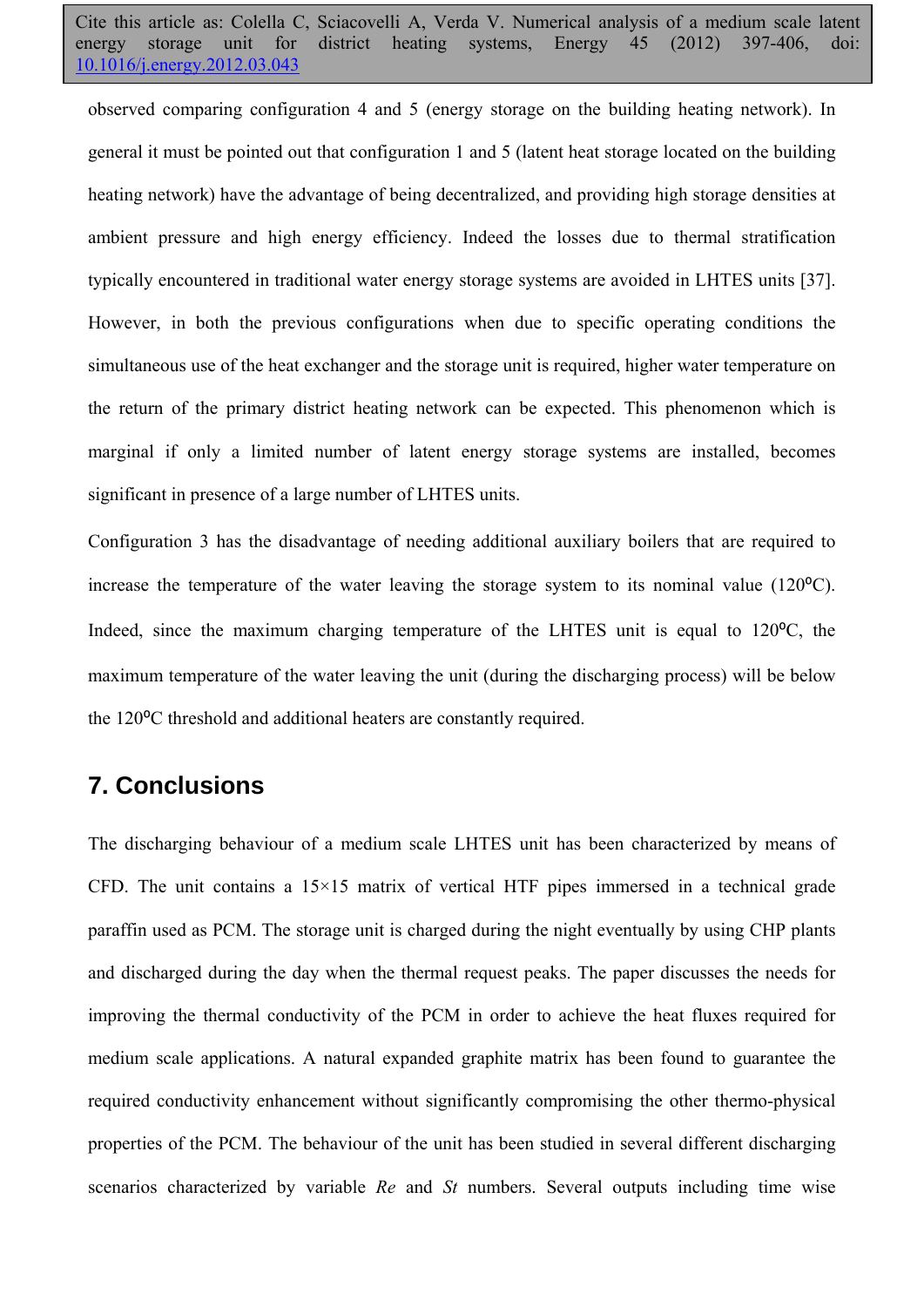variation of liquid fraction, PCM temperatures, sensible and latent energy, HTF outlet temperature have been presented. The unit has been shown to be able of covering a 130 kW to 400 kW heat request depending on the operating conditions.

The paper presents also a discussion on all the possible configurations of a district heating system based on traditional water-based and LHTES units. The analysis shows that the most performing options in terms of energy storage density are characterized by latent storage units installed on the building heating network rather than on the primary district heating network.

### **References**

- [1] Lund H., Möller B., Mathiesen B.V., Dyrelund A. The role of district heating in future renewable energy systems. Energy 2010; 35: 1381-1390.
- [2] Fruergaard T., Christensen T.H., Astrup T. Energy recovery from waste incineration: Assessing the importance of district heating networks. Waste Management 2009; 30: 1264-1272.
- [3] Zalba, B., Marin, J.M., Cabeza, L.F., Mehling, H. Review on thermal energy storage with phase change: materials, heat transfer analysis and applications. Appl. Therm. Eng 2003; 23, 251– 283.
- [4] Farid, M.M., Khudhair, A.M., Razack, S.A.K., Al-Hallaj, S. A review on phase change energy storage: Materials and applications. Energy Convers. Manage. 2004; 45, 1597– 1615.
- [5] Agyenim, F., Hewintt, N., Eames, P., Smyth, M. A review of materials, heat transfer and phase change problem formulation for latent heat thermal energy storage systems (LHTESS), Renewable and sustainable Energy Reviews 2010; 14: 615-628
- [6] Anica T. An experimental and numerical investigation of heat transfer during technical grade paraffin melting and solidification in a shell-and-tube latent thermal energy storage unit. Solar energy 2005; 79: 648-660.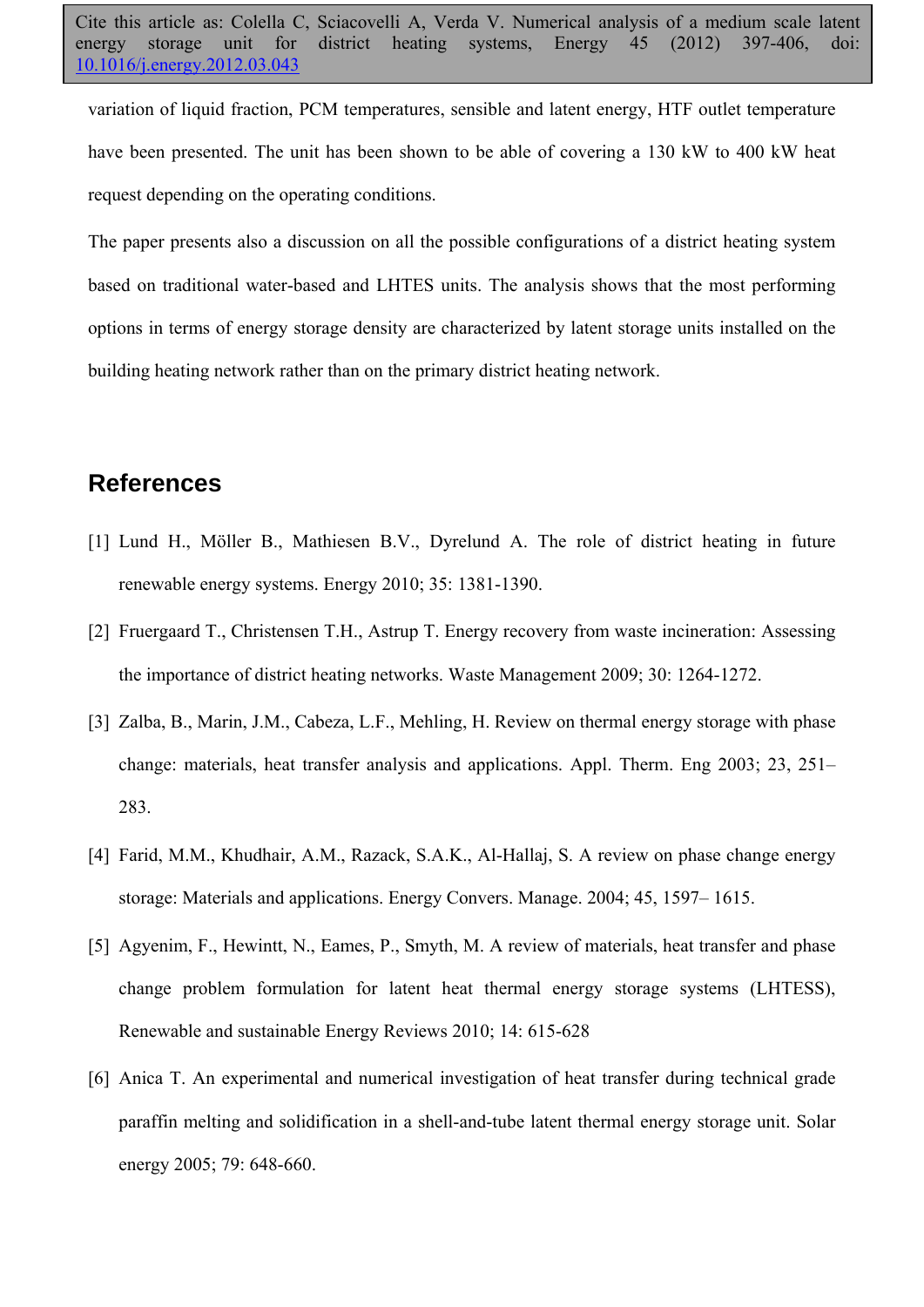- [7] Jegadheeswaran, S., Sanjay, D. P. Performance enhancement in latent heat thermal storage system: a review. Renewable and Sustainable Energy Reviews 2009; 13: 2225-2244.
- [8] Agyenim, F., Eames, P., Smyth, M. Heat transfer enhancement in medium temperature thermal energy storage system using a multitube heat transfer array. Renewable Energy 2010; 35: 198– 207
- [9] Choi,. J.C., Kim, S.D. Heat-transfer characteristics of a latent heat storage system using MgCl·6H2O, Energy 1992; 17(12): 1153-1164,
- [10]Hasan, A. Phase change material energy storage system employing palmitic acid. Sol. Energy, 1994; 52, 143–154.
- [11]Dimaano, M.N.R., Watanabe, T., Performance investigation of the capric and lauric acid mixture as latent heat energy storage for a cooling system. Sol. Energy, 2001; 72, 205– 215.
- [12]Sari, A., Kaygusuz, K. Thermal energy storage system using stearic acid as a phase change material. Sol. Energy, 2001; 71, 365–376.
- [13]Sari, A., Kaygusuz, K. Thermal performance of a eutectic mixture of lauric and stearic acids as pcm encapsulated in the annulus of two concentric pipes. Sol. Energy 2002; 72, 493–504.
- [14]Sari, A., Thermal characteristics of a eutectic mixture of myristic and palmitic acids as phase change material for heating applications. Appl. Therm. Eng. 2003; 23, 1005–1017.
- [15]Agyenim, F., Eames, P., Smyth, M. A comparison of heat transfer enhancement in a medium temperature thermal energy storage heat exchanger using fins. Solar Energy. 2009 83, 1509– 1520.
- [16]Agyenim, F., Eames, P., Smyth, M. Heat transfer enhancement in medium temperature thermal energy storage system using a multitube heat transfer array. Renewable Energy. 2010. 35, 198– 207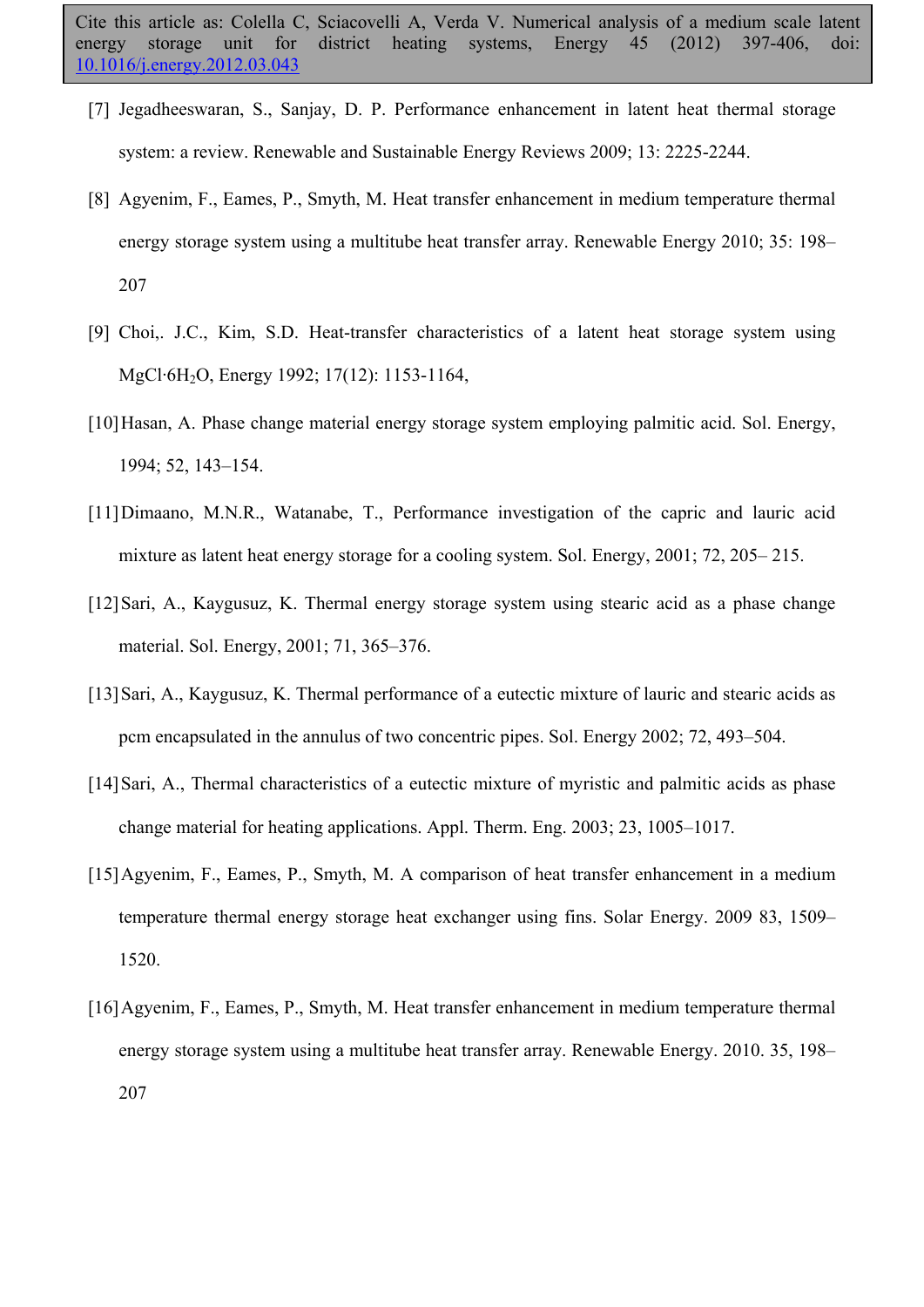- [17]Verma P., Varun, Singal, S.K. Review of mathematical modeling on latent heat thermal energy storage systems using phase-change material. Renewable and Sustainable Energy Reviews, 2008, 12: 999–1031
- [18] Lacroix, L. Numerical simulation of a shell-and-tube latent heat thermal energy storage unit. Solar energy, 1993, 50(4): 357-367
- [19]Ismail, K.A.R., Goncalves, M.M. Thermal performance of a pcm storage unit. Energy Conversion & Management, 1999; 40: 115-138
- [20]Cao, Y., Faghri A. Performance characteristics of a thermal energy storage module: a transient PCM/forced convection conjugate analysis. Int. J. Heat Mass Transfer, 1991; 34: 93-101
- [21] Ismail, K. Abugderah, M. Performance of a thermal storage system of the vertical tube type. Energy Conversion & Management, 2000; 41: 1165-1190
- [22]Anica Trp. An experimental and numerical investigation of heat transfer during technical grade paraffin melting and solidification in a shell-and-tube latent thermal energy storage unit. Solar Energy 2005; 79:648–660
- [23]Guo, C., Zhang, W. Numerical simulation and parametric study on new type of high temperature latent heat thermal energy storage system. Energy Conversion and Management, 2008, 49: 919–927
- [24]Adine H., A., El Qarnia, H. Numerical analysis of the thermal behaviour of a shell-and-tube heat storage unit using phase change materials. Applied mathematical modelling, 2009, 33: 2132-2144
- [25]Rubitherm Technologies GmbH. Phase Change Material based on n-Paraffins and Waxes. Available at: <http:// www.rubitherm.com/> [accessed 26.2.2011].
- [26]Haillot D, Py X, Goetz V, Benabdelkarim M. Storage composites for the optimization of solar water heating systems. Chem Eng Res Design 2008; 86:612–7.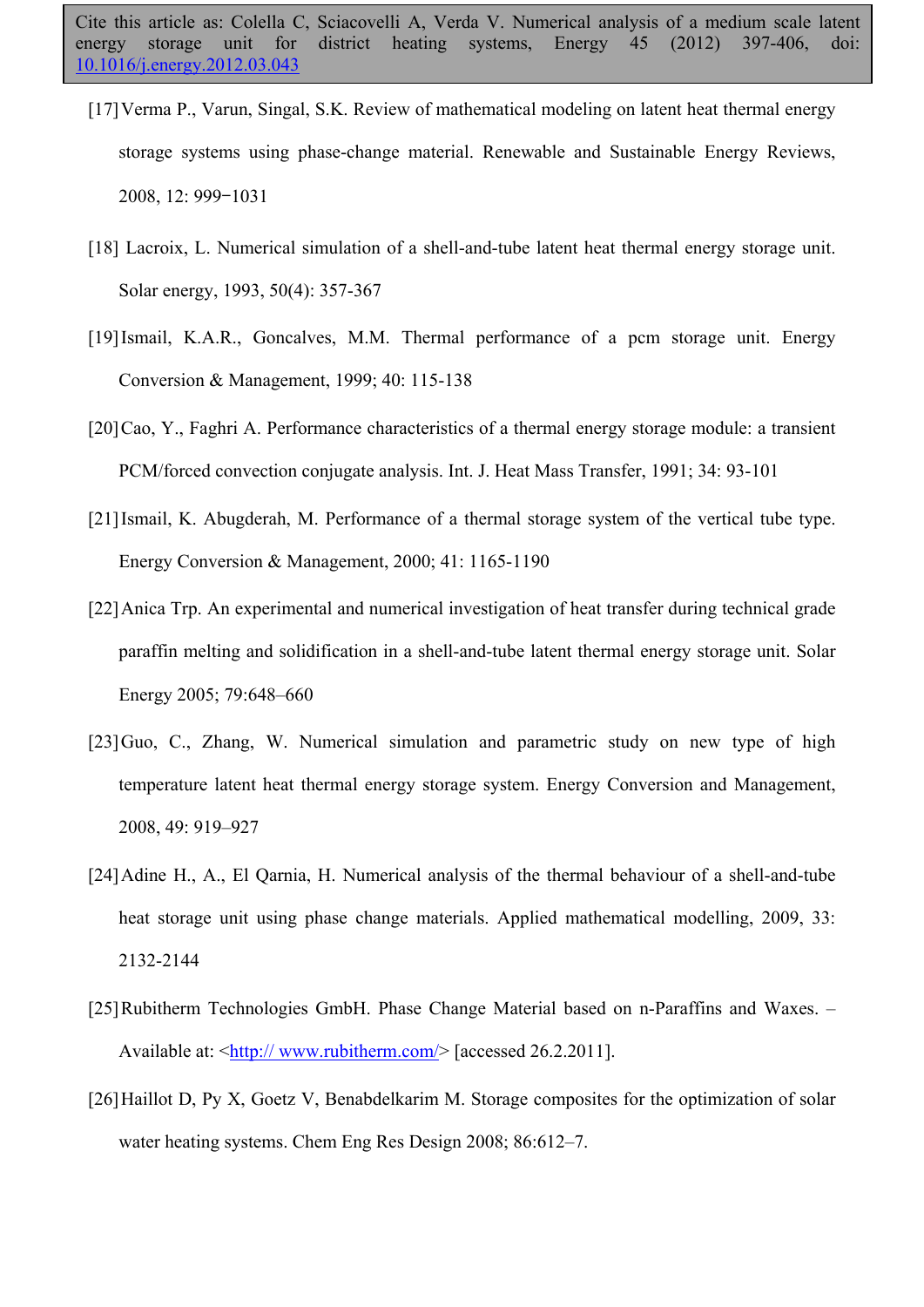- [27]Py, X., Olives, R., Mauran, S., Paraffin/porous-graphite-matrix composite as high and constant power thermal storage material. International journal of heat and mass transfer 2001, 44:2727- 2737
- [28]Kohodadadi, J. M., Hosseinizadeh, S.F., Nanoparticle-enhanced phase change materials (NEFCM) with great potential for improved thermal energy storage. International communications in heat and mass transfer, 2007; 34: 534-543
- [29]Incropera, F.P., De Witt, D., Bergman, T.L., Lavine, A.S., Fundamentals of heat and mass transfer, sixth edition, Wiley & Sons Ltd; 2007.
- [30]A.D. Brent, V.R. Voller, K.J. Reid, Enthalpy-porosity technique for modeling convection– diffusion phase change: application to the melting of a pure metal, Numer. Heat Transfer, 1988; 13: 297–318.
- [31] Fluent Inc. FLUENT 6.2 user's guide; 2005.
- [32]Shmueli, H., Ziskind, G., Letan, R., Melting in a vertical cylindrical tube: numerical investigation and comparison with experiments, International Journal of Heat and Mass Transfer 2010; 53: 4082-4091.
- [33]Sciacovelli A., Verda V., Colella F. Numerical Model for Storage Systems Based on Phase Change Materials. Proceedings of IMECE '11: 2011 ASME International Mechanical Engineering Congress & Exposition. November 11 - 17, 2011, Denver, Colorado.
- [34]Sciacovelli A., Verda V. Numerical analysis on melting in a cylindrical heat storage capsule. THERMACOMP 2011, Second International Conference on Computational Methods for Thermal Problems. September  $5 - 7$ , 2011 Dalian, China.
- [35]Lamberg P. Approximate analytical model for two-phase solidification problem in a finned phase-change material storage. Appl Energy 2004;77: 131–52.
- [36]Kuravi, S., Trahan, J., Rahman, M.M., Goswami, D., Y., Stefanokos, E.K., Analysis of the transient heat transfer in a thermal energy storage module, Proceedings of the ASME 2010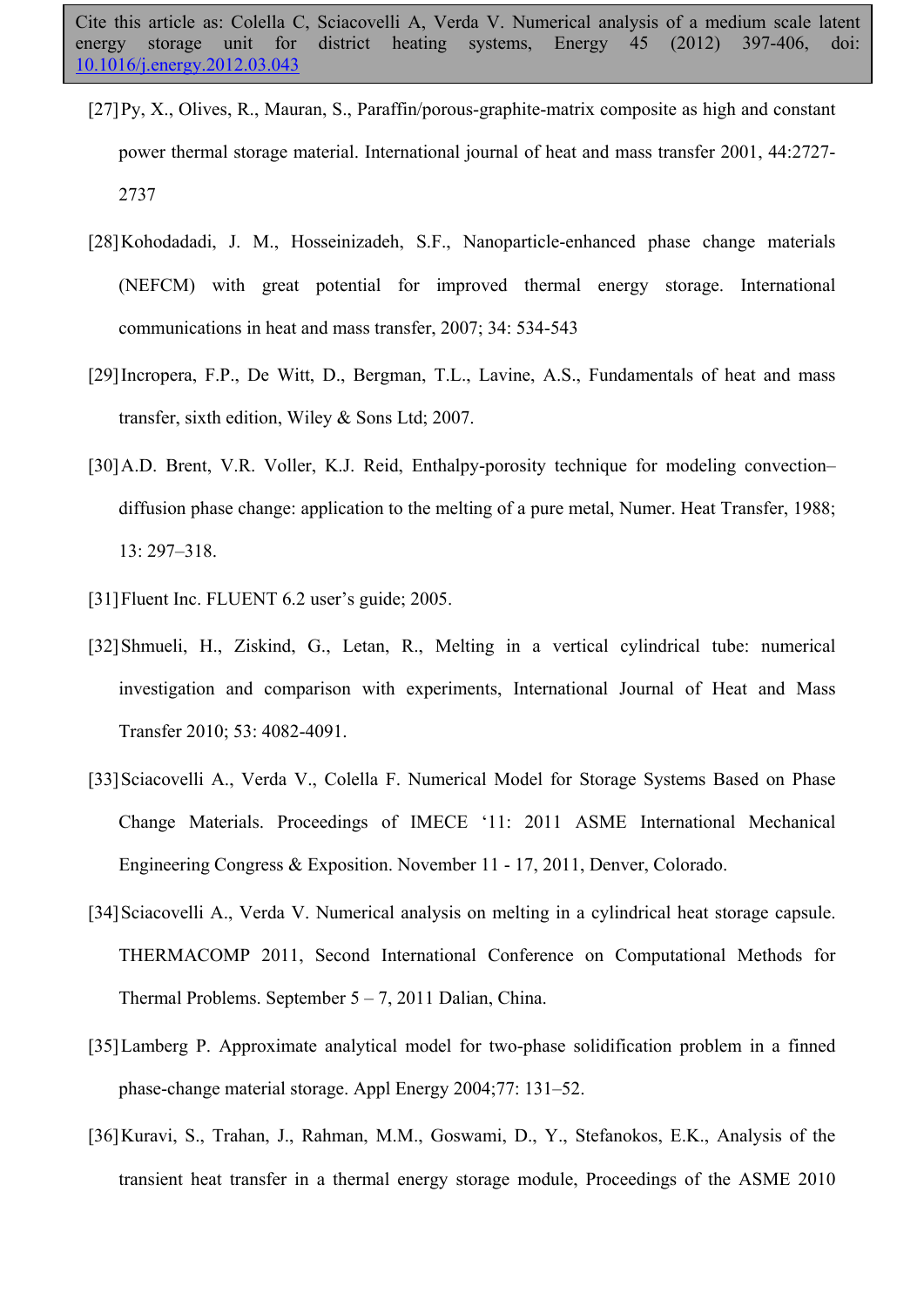International Mechanical Engineering Congress & Exposition, IMECE2010 November 12-18, 2010, Vancouver, Canada.

[37]Verda V. Colella F. Primary Energy savings through thermal storage in district heating networks, Energy (2011), 36(7): 4278-4286, doi:10.1016/j.energy.2011.04.015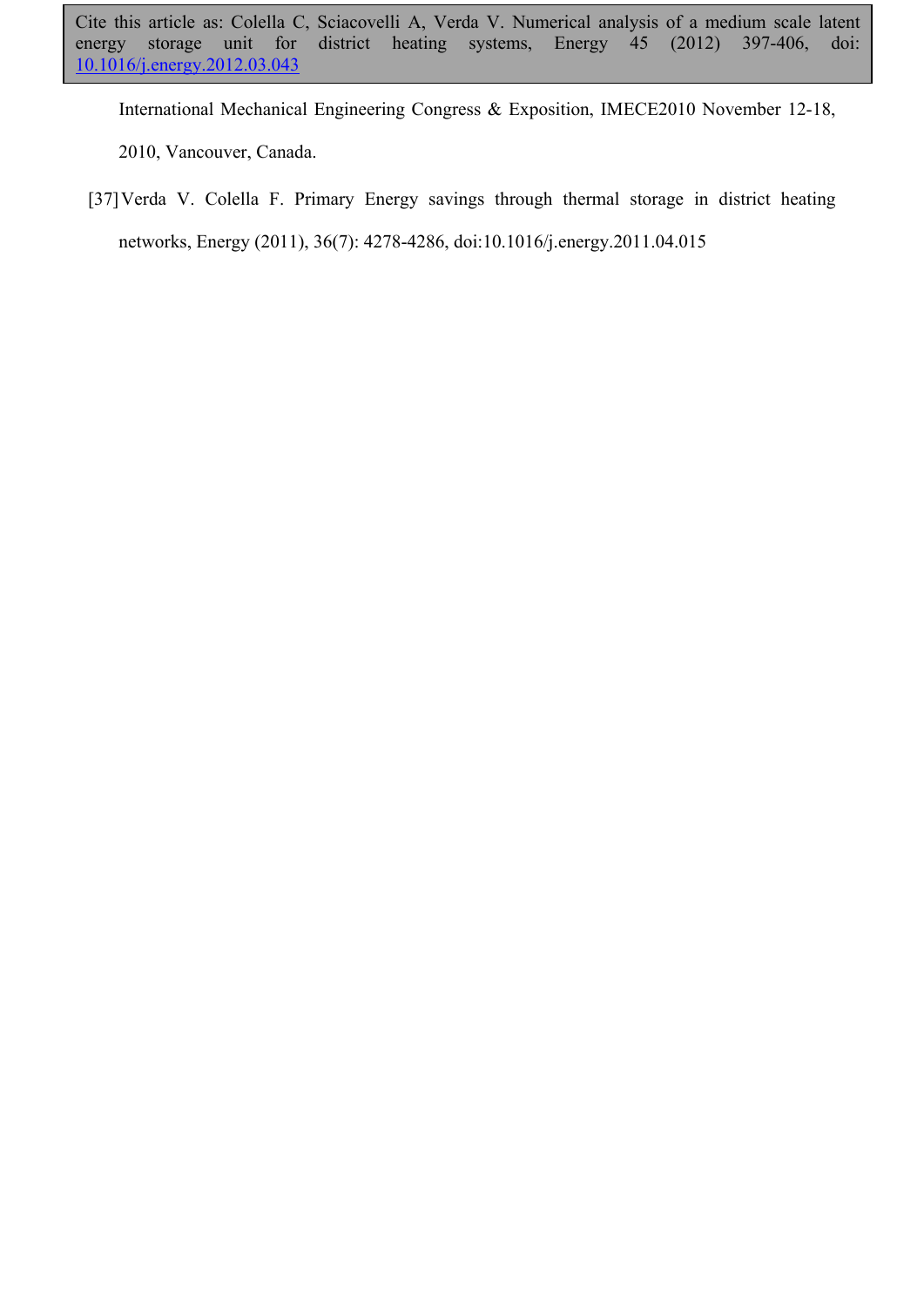# Figure list



*Fig. 1. LHTES unit schematic. Left) Unit Cross-section. Right) Single HFT longitudinal section (not to scale). Dimensions are expressed in cm.* 



*Fig. 2. Schematic of the connections between LHTES unit, primary and secondary district heating networks*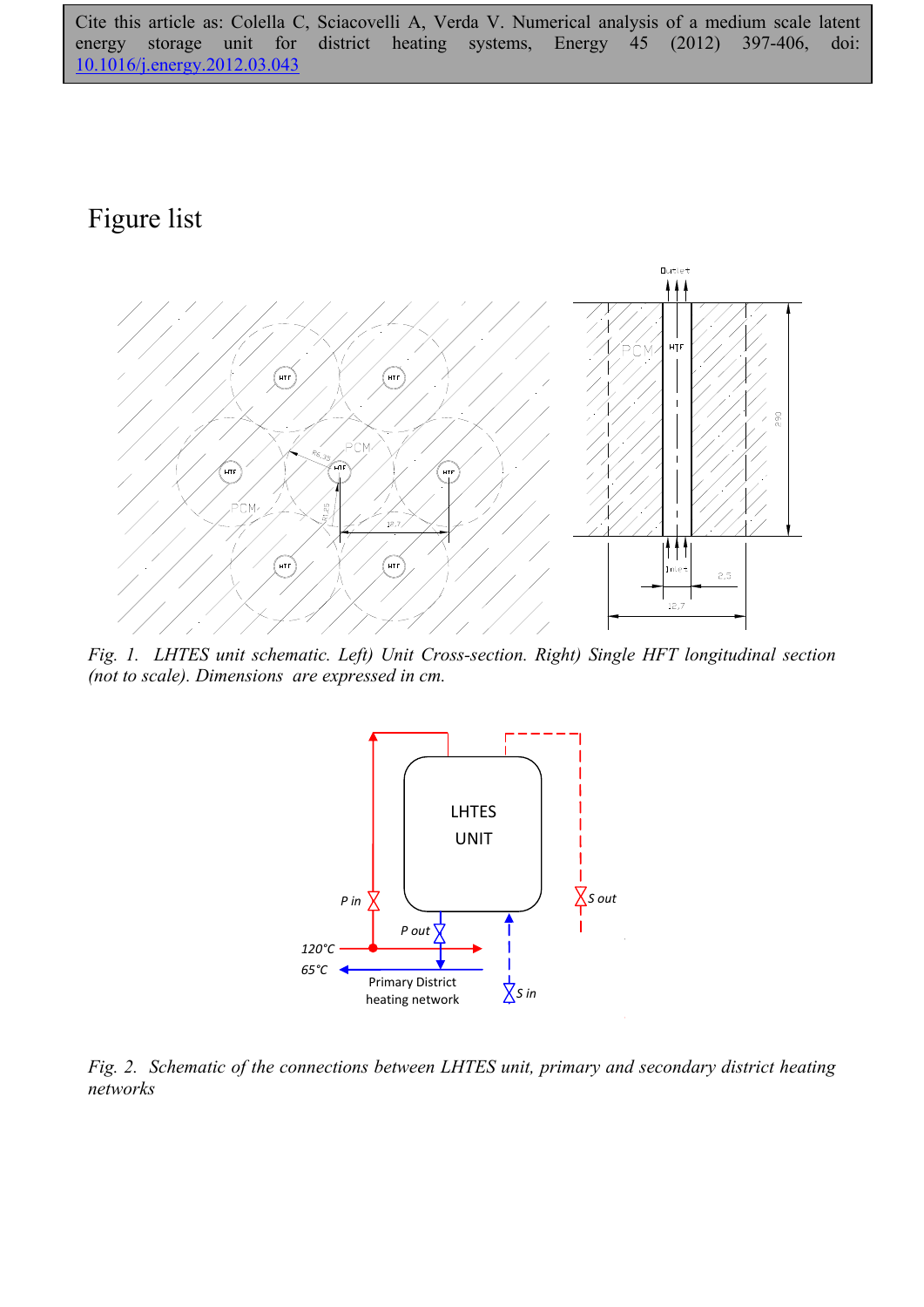



*Fig. 4. Velocity contours in the HTF pipe for the design case. HTF mass flow rate 0.02 kg/s; Re=2000; St=1. (Not to scale)*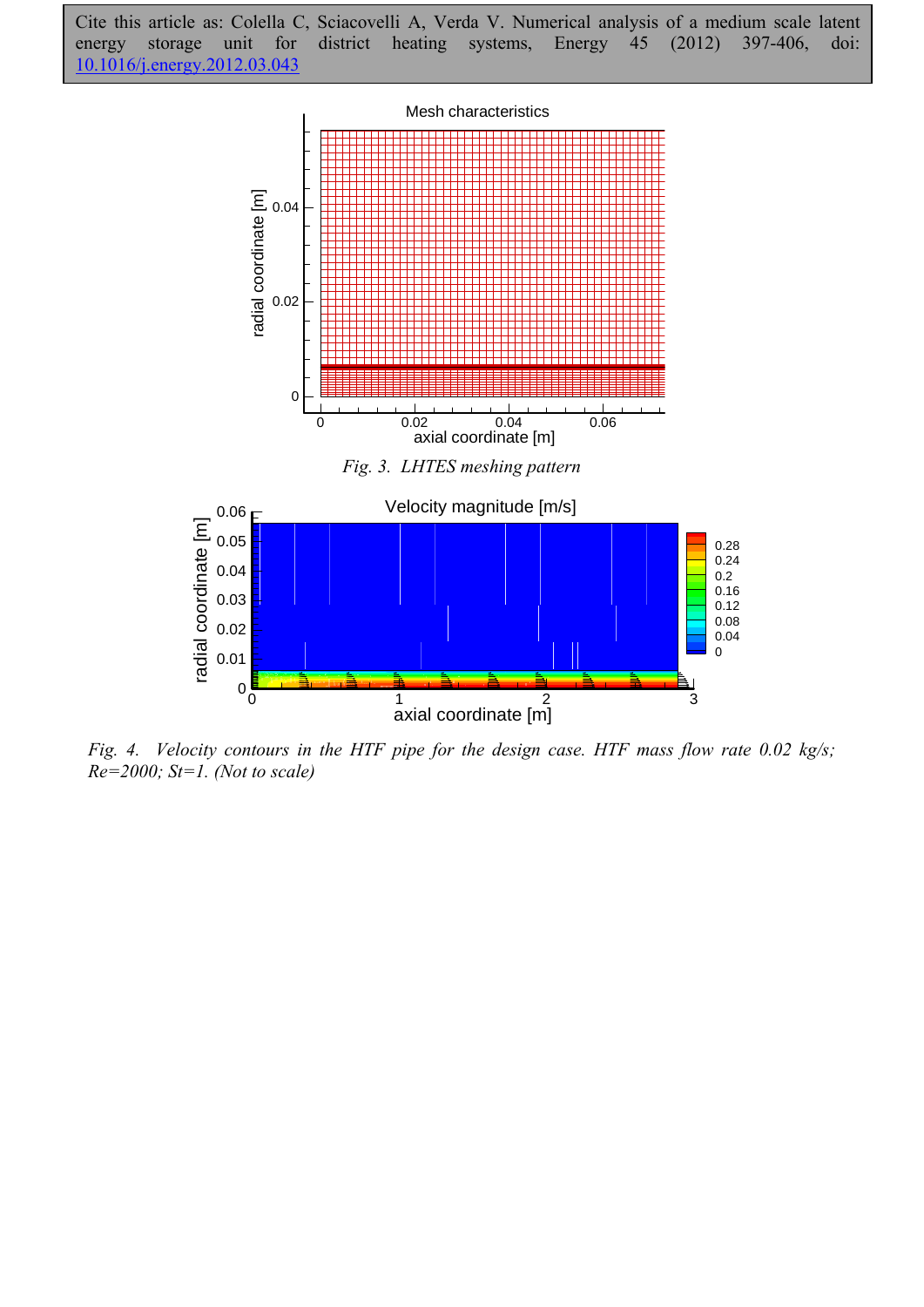

*Fig. 5. Temperature contours in the HTF and the PCM region for the design case. HTF mass flow rate 0.02 kg/s; Re=2000; St=1. (Not to scale)* 



*Fig. 6. Temporal evolution of the solification front for the design case. HTF mass flow rate 0.02 kg/s; Re=2000; St=1.*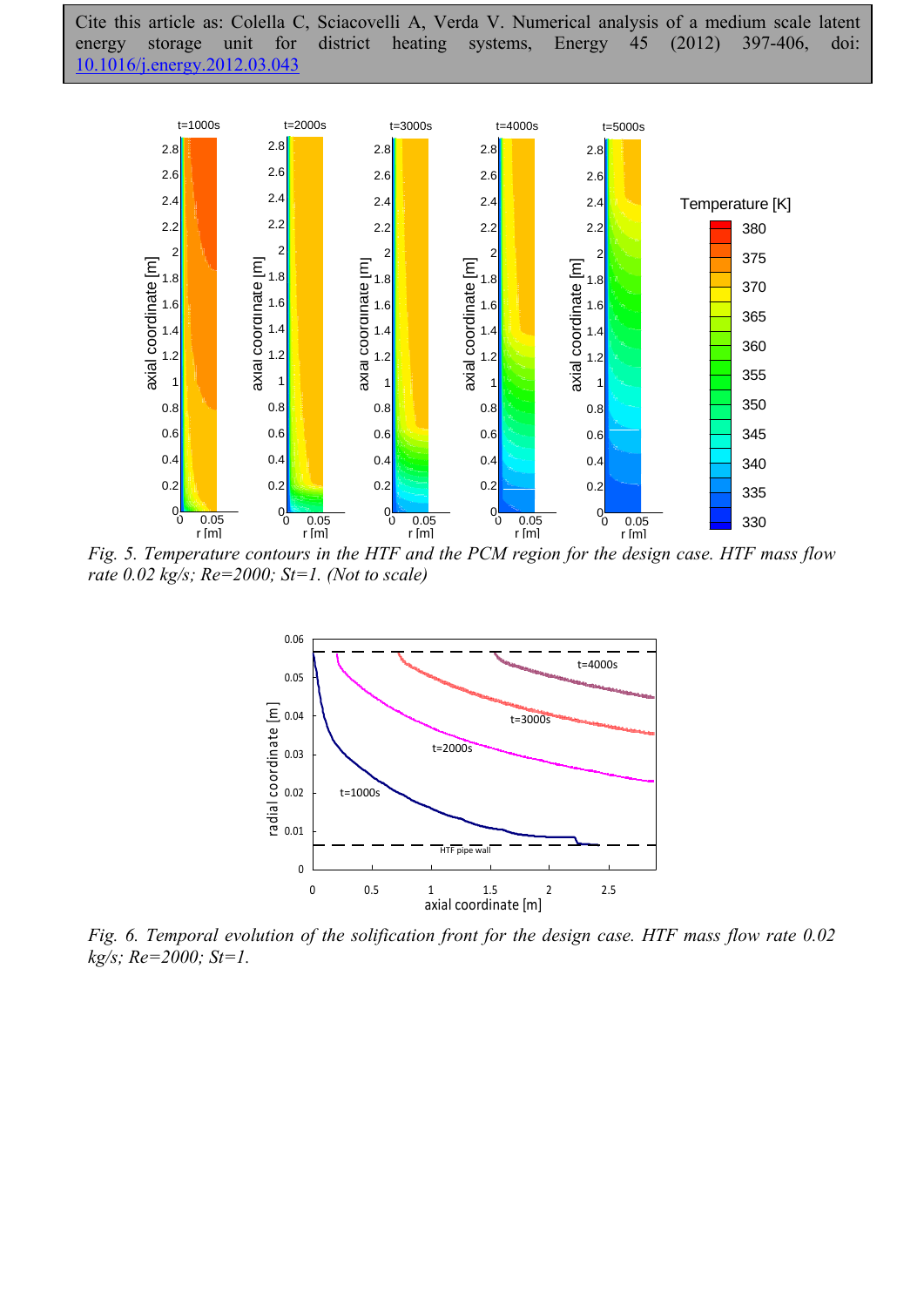

*Fig. 7. left) Effect of the HTF Re number on the temporal evolution of the liquid fraction. HTF mass flow rate 0.02 kg/s (Re=2000), 0.01 kg/s (Re=1000), 0.005 kg/s (Re=500); St=1. Right) Effect of Re on the solidification time.* 



*Fig. 8. left) Effect of the Stefan Number on the temporal evolution of the liquid fraction. HTF inlet temperature 50°C (St=1.2), 60°C (St=1.0), 70°C (St=0.8); Re=2000. Right) Effect of St on the solidification time.* 



*Fig. 9. left) Effect of Re number on the timewise variations of sensible and latent energy. centre) timewise vatiations of the total energy for different Re numbers. Right) timewise variation of total energy for different St numbers.*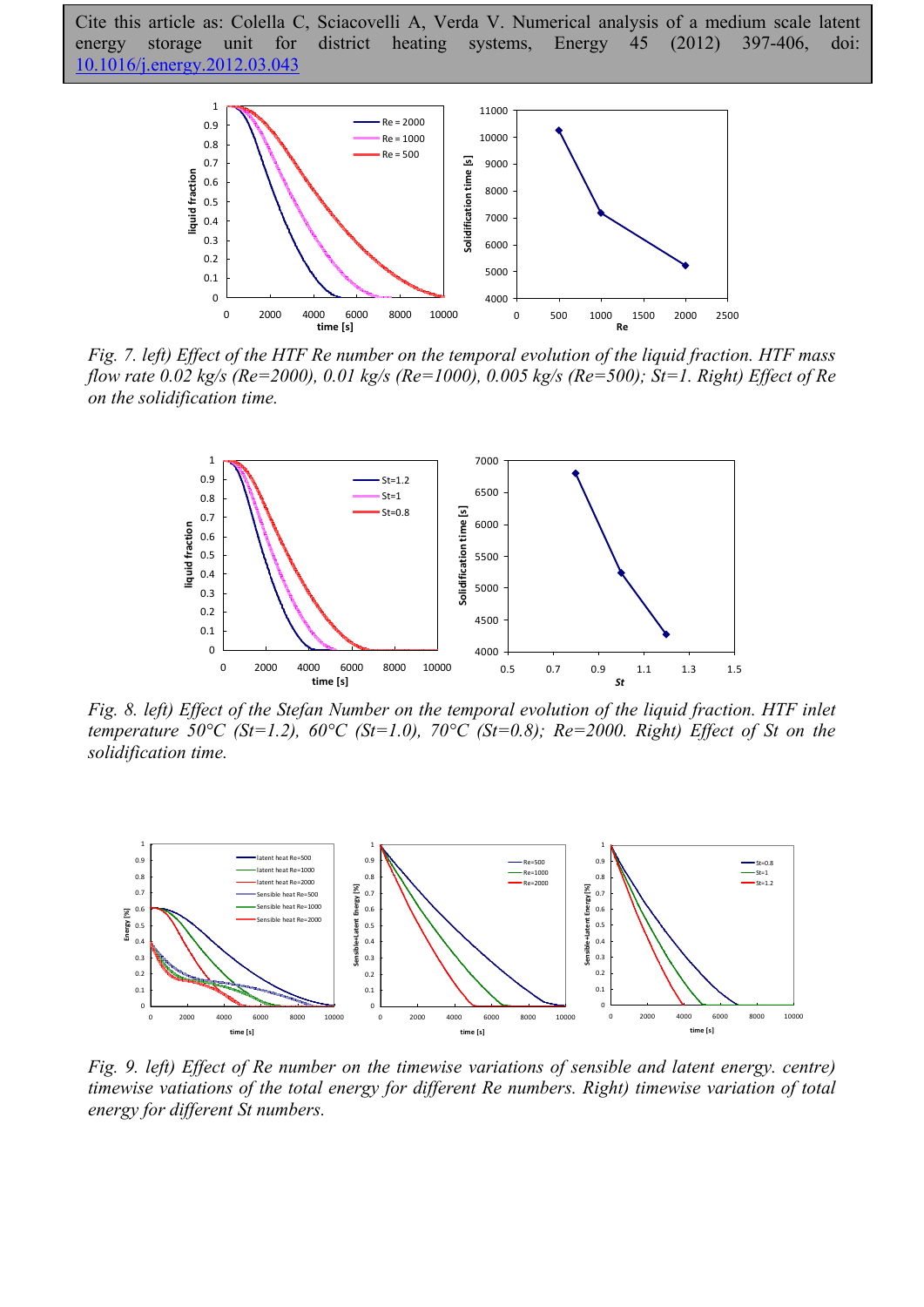

*Fig. 10. left) Effect of Re number on the timewise variations of average heat flux per unit area. right) Effect of St number on the timewise variations of average heat flux per unit area.* 



*Fig. 11. Effect of Re number on the timewise variations of the HTF outlet temperature.* 



*Fig. 12. System layout for configuration 1*